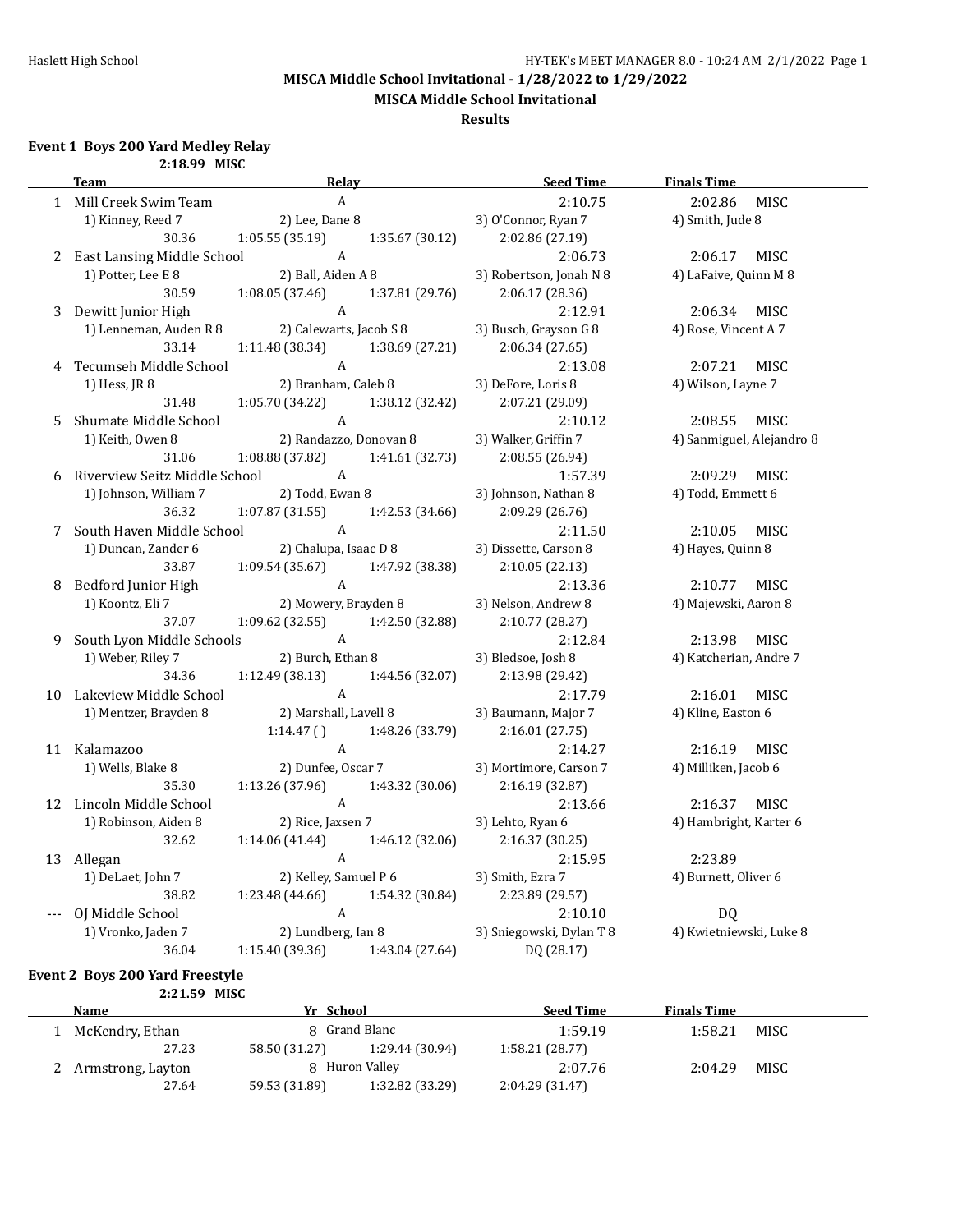**MISCA Middle School Invitational**

#### **Results**

#### **(Event 2 Boys 200 Yard Freestyle)**

|     | Name                  | Yr School                         | <b>Seed Time</b> | <b>Finals Time</b> |             |
|-----|-----------------------|-----------------------------------|------------------|--------------------|-------------|
|     | 3 Weber, Riley        | 7 South Lyon Middle Schools       | 2:15.33          | 2:04.33            | <b>MISC</b> |
|     | 29.25                 | 1:01.09(31.84)<br>1:33.32 (32.23) | 2:04.33(31.01)   |                    |             |
|     | 4 Cummings, Lucas     | 8 Davison Middle School           | 2:13.54          | 2:06.87            | MISC        |
|     | 28.96                 | $1:02.14(33.18)$ $1:34.74(32.60)$ | 2:06.87 (32.13)  |                    |             |
|     | 5 Lee, Dane           | 8 Mill Creek Swim Team            | 2:12.57          | 2:07.78            | <b>MISC</b> |
|     | 29.09                 | $1:01.40(32.31)$ $1:34.78(33.38)$ | 2:07.78 (33.00)  |                    |             |
|     | 6 Shaw, Tommy         | 8 Huron Valley                    | 2:12.55          | 2:11.71            | MISC        |
|     | 28.63                 | $1:01.49(32.86)$ $1:37.31(35.82)$ | 2:11.71 (34.40)  |                    |             |
|     | 7 Hay, Jayce          | 7 Monroe Middle School            | 2:16.47          | 2:12.10            | MISC        |
|     | 30.25                 | $1:03.46(33.21)$ $1:37.86(34.40)$ | 2:12.10 (34.24)  |                    |             |
|     | 8 Beri, Dorrean       | 8 Allen Park Middle School        | 2:12.78          | 2:12.12            | <b>MISC</b> |
|     | 28.89                 | $1:02.46(33.57)$ $1:37.62(35.16)$ | 2:12.12 (34.50)  |                    |             |
|     | 9 Judson, Noah E      | 8 Adrian Middle School            | 2:18.84          | 2:13.61            | MISC        |
|     | 28.50                 | $1:02.60(34.10)$ $1:38.93(36.33)$ | 2:13.61 (34.68)  |                    |             |
|     | 10 Hess, Ciaran       | 8 Pathfinder Middle School        | 2:18.37          | 2:15.15            | <b>MISC</b> |
|     | 30.75                 | 1:05.07(34.32)<br>1:39.97 (34.90) | 2:15.15(35.18)   |                    |             |
|     | 11 Lehto, Ryan        | 6 Lincoln Middle School           | 2:16.05          | 2:15.60            | MISC        |
|     | 30.79                 | $1:05.48(34.69)$ $1:41.61(36.13)$ | 2:15.60 (33.99)  |                    |             |
|     | 12 Betz, Maddox       | 8 Adrian Middle School            | 2:18.15          | 2:17.57            | <b>MISC</b> |
|     | 30.60                 | $1:05.37(34.77)$ $1:42.14(36.77)$ | 2:17.57 (35.43)  |                    |             |
|     | 13 Keith, Owen        | 8 Shumate Middle School           | 2:15.35          | 2:17.73            | <b>MISC</b> |
|     |                       | 1:39.49(                          | 2:17.73 (38.24)  |                    |             |
|     | 14 Mallon, Jack       | 8 Saline Middle School            | 2:17.53          | 2:17.79            | <b>MISC</b> |
|     |                       | 2:17.79 (1:11.65)<br>$1:06.14$ () |                  |                    |             |
|     | 15 Vazquez, Alexander | 8 Woodhaven-Brownstown Middle Sc  | 2:19.85          | 2:17.87            | <b>MISC</b> |
|     | 30.71                 | $1:04.98(34.27)$ $1:41.07(36.09)$ | 2:17.87 (36.80)  |                    |             |
|     | 16 Dillard, Kamari    | 8 Grand Blanc                     | 2:17.96          | 2:18.47            | MISC        |
|     | 30.95                 | $1:05.10(34.15)$ $1:40.62(35.52)$ | 2:18.47 (37.85)  |                    |             |
|     | 17 Eberts, Taylor     | 8 Coldwater                       | 2:19.23          | 2:20.74            | <b>MISC</b> |
|     | 30.53                 | $1:06.50(35.97)$ $1:44.50(38.00)$ | 2:20.74 (36.24)  |                    |             |
| --- | Murray, Jack          | 7 Ferndale Middle School          | 2:17.42          | DQ                 |             |
|     | 30.45                 | $1:04.71(34.26)$ $1:40.83(36.12)$ | DQ (36.14)       |                    |             |

#### **Event 3 Boys 100 Yard IM**

|    | 1:13.59 MISC    |                                    |                  |                    |             |
|----|-----------------|------------------------------------|------------------|--------------------|-------------|
|    | Name            | Yr School                          | <b>Seed Time</b> | <b>Finals Time</b> |             |
|    | Smith, Liam     | Otsego Middle School<br>8          | 59.64            | 56.18              | MISC        |
|    | 25.09           | 56.18 (31.09)                      |                  |                    |             |
|    | Lewis, Trae     | West Bloomfield Middle School<br>8 | 1:01.84          | 59.95              | <b>MISC</b> |
|    | 27.83           | 59.95 (32.12)                      |                  |                    |             |
| 3  | Opsal, Kade     | 8<br>Adrian Middle School          | 1:01.93          | 1:00.77            | <b>MISC</b> |
|    | 27.16           | 1:00.77(33.61)                     |                  |                    |             |
| 4  | Todd, Ewan      | 8 Riverview Seitz Middle School    | 1:03.32          | 1:03.54            | MISC        |
|    | 28.71           | 1:03.54(34.83)                     |                  |                    |             |
| 5. | Corbett, Kyle   | 8 Ferndale Middle School           | 1:05.75          | 1:04.00            | MISC        |
|    | 28.46           | 1:04.00(35.54)                     |                  |                    |             |
| 6  | Otto, Cooper    | 8 Coldwater                        | 1:05.07          | 1:04.96            | MISC        |
|    | 29.12           | 1:04.96 (35.84)                    |                  |                    |             |
| 7  | Branham, Caleb  | Tecumseh Middle School<br>8        | 1:05.77          | 1:05.67            | <b>MISC</b> |
|    | 30.00           | 1:05.67(35.67)                     |                  |                    |             |
| 8  | Mowery, Brayden | Bedford Junior High<br>8           | 1:08.00          | 1:06.22            | <b>MISC</b> |
|    | 31.74           | 1:06.22(34.48)                     |                  |                    |             |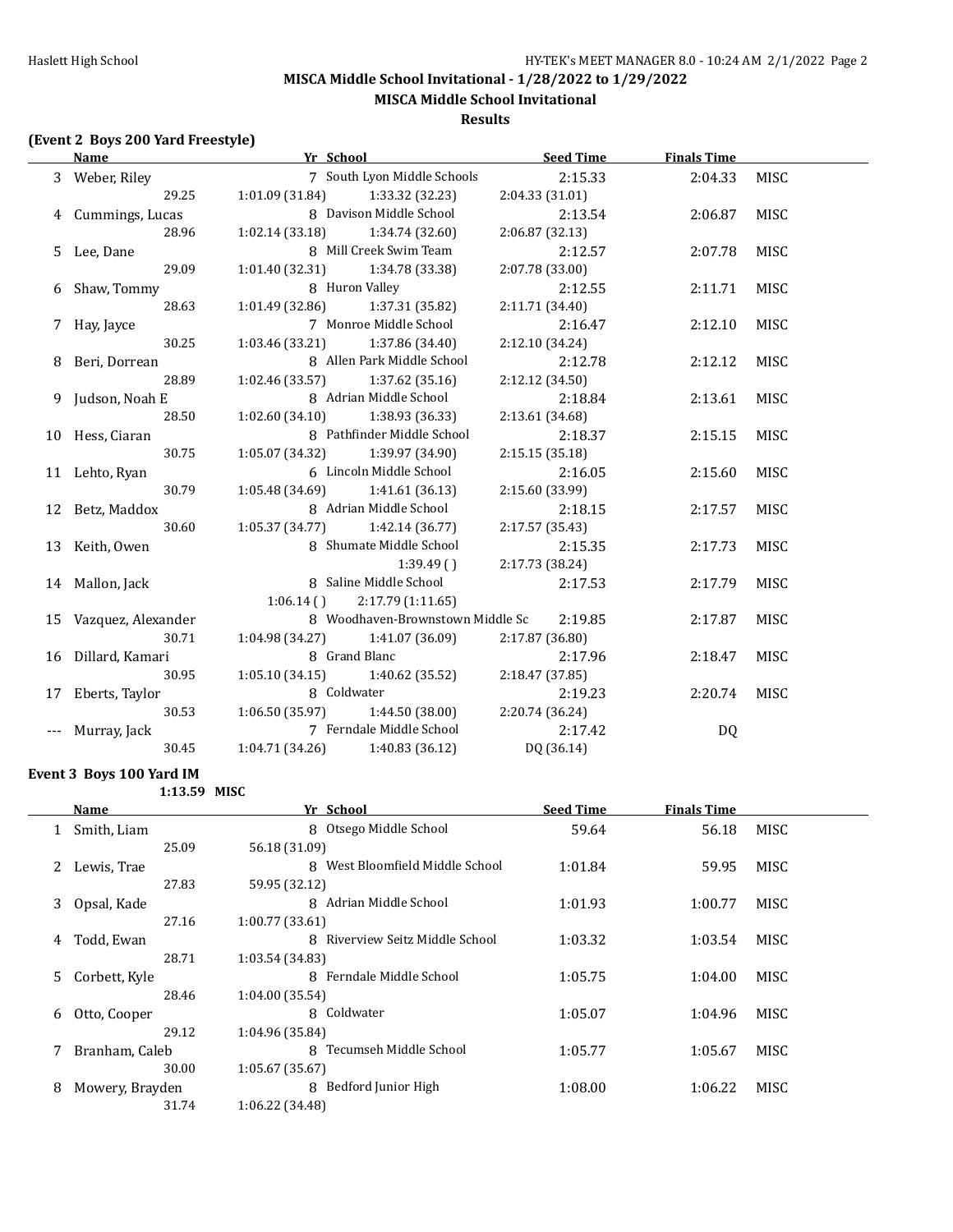**MISCA Middle School Invitational**

#### **Results**

# **(Event 3 Boys 100 Yard IM)**

|    | Name               | Yr School                       | <b>Seed Time</b> | <b>Finals Time</b> |      |
|----|--------------------|---------------------------------|------------------|--------------------|------|
| 9  | Johnson, Nathan    | 8 Riverview Seitz Middle School | 1:10.98          | 1:08.98            | MISC |
|    | 32.88              | 1:08.98(36.10)                  |                  |                    |      |
| 10 | O'Connor, Ryan     | Mill Creek Swim Team            | 1:10.77          | 1:09.76            | MISC |
|    | 32.94              | 1:09.76 (36.82)                 |                  |                    |      |
| 11 | Kinney, Reed       | Mill Creek Swim Team            | 1:12.59          | 1:10.23            | MISC |
|    | 31.97              | 1:10.23(38.26)                  |                  |                    |      |
| 12 | Smith, Ezra        | 7 Allegan                       | 1:12.39          | 1:10.39            | MISC |
|    | 32.30              | 1:10.39 (38.09)                 |                  |                    |      |
| 13 | Zaksek, Eli        | 8 Saline Middle School          | 1:11.83          | 1:11.84            | MISC |
|    | 31.76              | 1:11.84 (40.08)                 |                  |                    |      |
| 14 | Calewarts, Jacob S | 8<br>Dewitt Junior High         | 1:13.48          | 1:12.67            | MISC |
|    | 33.88              | 1:12.67 (38.79)                 |                  |                    |      |
| 15 | Randazzo, Donovan  | Shumate Middle School<br>8      | 1:10.57          | 1:14.08            |      |
|    | 34.72              | 1:14.08 (39.36)                 |                  |                    |      |

# **Event 4 Boys 50 Yard Freestyle**

**28.00 MISC**

|    | Name                 |   | Yr School                         | <b>Seed Time</b> | <b>Finals Time</b> |             |
|----|----------------------|---|-----------------------------------|------------------|--------------------|-------------|
| 1  | Rising, London A     | 8 | Adrian Middle School              | 22.50            | 21.92              | <b>MISC</b> |
| 2  | Ward, Evrett         | 7 | <b>Grand Blanc</b>                | 24.61            | 24.44              | <b>MISC</b> |
| 3  | Delaney, Blake       | 8 | Mason Middle School               | 25.72            | 24.63              | MISC        |
| 4  | Zukovskis, Tadas T   |   | Milan Middle School               | 25.42            | 24.82              | MISC        |
| 5  | Hess, JR             | 8 | Tecumseh Middle School            | 25.75            | 25.27              | MISC        |
| 6  | Baumann, Major       |   | Lakeview Middle School            | 26.04            | 25.31              | MISC        |
|    | Robinson, Aiden      | 8 | Lincoln Middle School             | 25.39            | 25.38              | MISC        |
| 8  | Hayes, Quinn         | 8 | South Haven Middle School         | 26.39            | 25.46              | MISC        |
| 9  | Conrad, Cadel E      | 6 | Allegan                           | 26.07            | 25.55              | MISC        |
| 10 | Mayo, Ryan J         | 8 | Ypsilanti                         | 26.23            | 25.64              | MISC        |
| 11 | Robertson, Jonah N   | 8 | <b>East Lansing Middle School</b> | 26.58            | 25.87              | MISC        |
| 12 | Potter, Lee E        | 8 | East Lansing Middle School        | 26.73            | 26.23              | MISC        |
| 13 | Koszegi, Logan       | 8 | Jackson Parkside                  | 25.94            | 26.25              | MISC        |
| 14 | Sniegowski, Dylan T  | 8 | OJ Middle School                  | 27.03            | 26.35              | MISC        |
| 15 | Smith, Jude          | 8 | Mill Creek Swim Team              | 26.64            | 26.42              | MISC        |
| 16 | Sanmiguel, Alejandro | 8 | Shumate Middle School             | 26.25            | 26.62              | MISC        |
| 17 | May, Braylen         |   | Saline Middle School              | 26.70            | 26.72              | MISC        |
| 18 | Lenneman, Auden R    | 8 | Dewitt Junior High                | 27.47            | 27.31              | MISC        |
| 19 | Riggs, Josh          | 8 | Monroe Middle School              | 27.83            | 27.32              | MISC        |
| 20 | Voss, Landon         | 7 | Mason Middle School               | 27.47            | 27.80              | MISC        |
| 21 | Rice, Jaxsen         | 7 | Lincoln Middle School             | 27.92            | 27.86              | MISC        |
| 22 | Beri, Dorrean        | 8 | Allen Park Middle School          | 26.93            | 28.03              |             |
| 23 | Gerweck, Michael     | 7 | Dundee Middle School              | 27.45            | 28.07              |             |
| 24 | Dissette, Carson     | 8 | South Haven Middle School         | 27.47            | 29.07              |             |
|    |                      |   |                                   |                  |                    |             |

#### **Event 5 Boys 1 mtr Diving**

**120.00 MISC**

|   | Name             | Yr School                |        | <b>Finals Score</b> |             |
|---|------------------|--------------------------|--------|---------------------|-------------|
|   | Reynolds, Carson | 8 Dewitt Junior High     | 202.13 | 195.05              | MISC        |
|   | 2 Elder, Peyton  | 8 Lakeview Middle School | 183.80 | 182.20              | MISC        |
|   | Rosales, Joseph  | 7 Saline Middle School   | 156.52 | 146.40              | MISC        |
| 4 | Darnell, Donovan | 7 Saline Middle School   | 149.80 | 142.10              | MISC.       |
|   | Geisler, Cole    | 6 Huron Valley           | 120.18 | 136.40              | MISC        |
|   | Mitton, Carter   | Saline Middle School     | 139.98 | 133.35              | <b>MISC</b> |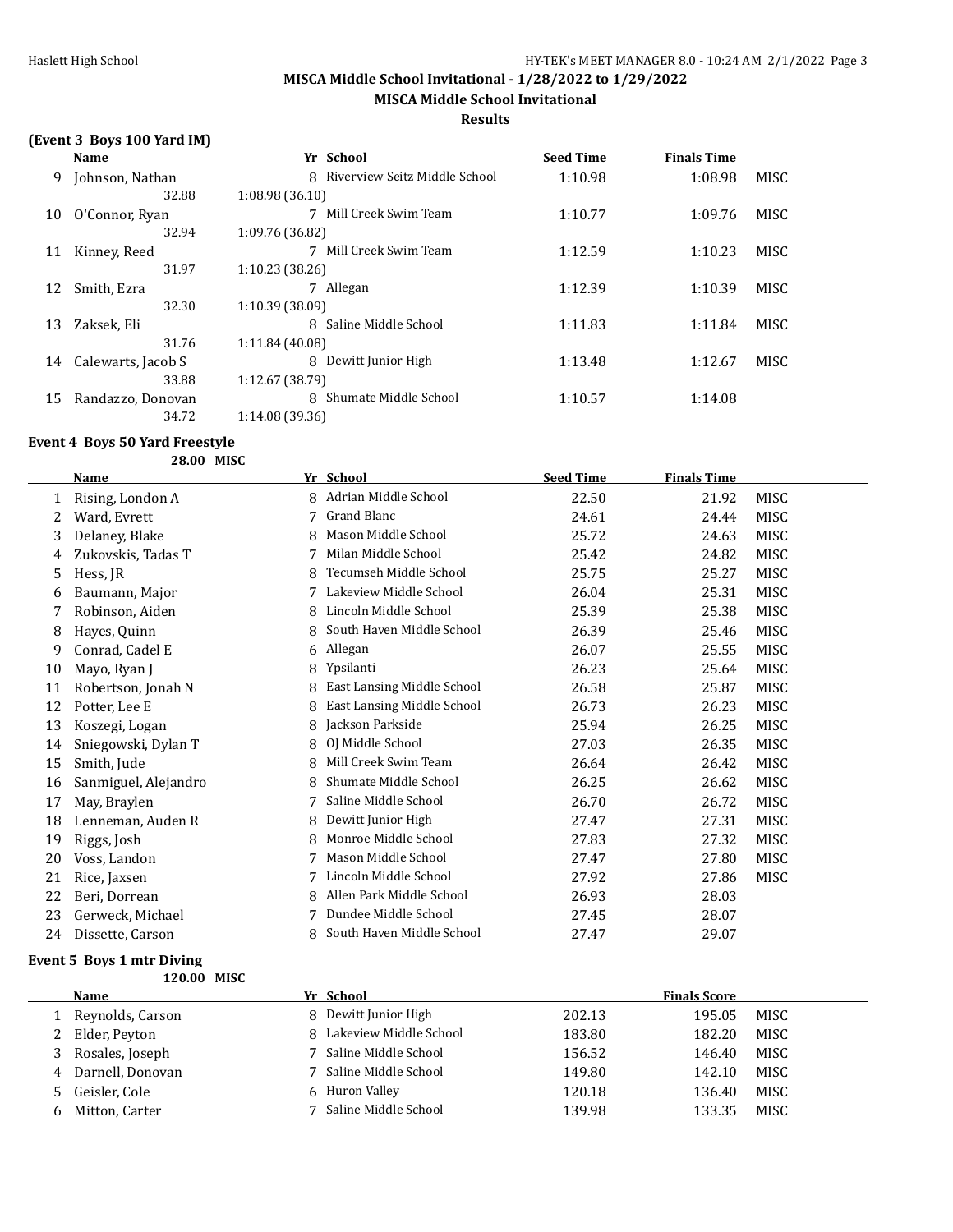**MISCA Middle School Invitational**

#### **Results**

# **(Event 5 Boys 1 mtr Diving)**

|    | <b>Name</b>             | Yr School                        |        | <b>Finals Score</b> |             |
|----|-------------------------|----------------------------------|--------|---------------------|-------------|
|    | Patrick, Isaac          | 8 Kalamazoo                      | 135.28 | 132.50              | <b>MISC</b> |
| 8  | Brackenbury, Veer       | 7 Saline Middle School           | 131.75 | 123.80              | MISC        |
| q  | Bishop, Sawyer          | 6 OJ Middle School               | 147.63 | 119.45              |             |
| 10 | Johnson-LeMieux, Jaymin | 8 Woodhaven-Brownstown Middle Sc | 125.83 | 105.40              |             |
| 11 | Viviano, Nathan         | 8 Pathfinder Middle School       | 125.94 | 98.10               |             |
| 12 | Avery, Lucas            | 7 Adrian Middle School           | 130.88 | 89.65               |             |
| 13 | Burnett, Oliver         | 6 Allegan                        | 122.68 | 83.60               |             |

#### **Event 6 Boys 50 Yard Butterfly 32.59 MISC**

|       | Name                |    | Yr School                   | <b>Seed Time</b> | <b>Finals Time</b> |             |
|-------|---------------------|----|-----------------------------|------------------|--------------------|-------------|
| 1     | Conrad, Cadel E     |    | 6 Allegan                   | 26.83            | 27.27              | MISC        |
|       | Busch, Grayson G    | 8  | Dewitt Junior High          | 27.69            | 27.61              | MISC        |
| 3     | Sniegowski, Dylan T | 8. | OJ Middle School            | 29.00            | 28.43              | MISC        |
| 4     | Mortimore, Carson   |    | Kalamazoo                   | 29.24            | 29.08              | MISC        |
| 5     | Robertson, Jonah N  | 8  | East Lansing Middle School  | 30.62            | 29.38              | <b>MISC</b> |
| 6     | Zaksek, Eli         | 8  | Saline Middle School        | 30.75            | 29.67              | MISC        |
|       | Rose, Vincent A     |    | Dewitt Junior High          | 32.20            | 30.03              | MISC        |
| 8     | Duncan, Zander      | 6. | South Haven Middle School   | 32.37            | 30.14              | MISC        |
| 9     | Dell, Miles         | 8  | Chelsea/Beach Middle School | 31.19            | 30.55              | MISC        |
| 10    | Dillard, Kamari     | 8  | Grand Blanc                 | 31.47            | 30.60              | MISC        |
| 11    | Shaw, Tommy         | 8  | Huron Valley                | 30.85            | 30.66              | MISC        |
| $*12$ | Simmons, Keegan     |    | Wilson Middle School        | 31.99            | 30.94              | MISC        |
| $*12$ | O'Connor, Ryan      |    | Mill Creek Swim Team        | 30.77            | 30.94              | MISC        |
| 14    | Rice, Jaxsen        |    | Lincoln Middle School       | 30.88            | 31.32              | MISC        |
| 15    | Lenneman, Auden R   | 8  | Dewitt Junior High          | 31.80            | 31.63              | MISC        |
| 16    | Smith, Ezra         |    | Allegan                     | 31.83            | 31.77              | MISC        |
| 17    | DeFore, Loris       | 8  | Tecumseh Middle School      | 31.88            | 31.89              | MISC        |
| 18    | Emerson, Ethan      |    | Grand Ledge Middle School   | 31.99            | 32.10              | MISC        |
| 19    | Nelson, Andrew      | 8  | Bedford Junior High         | 31.25            | 32.90              |             |
| 20    | Walker, Griffin     |    | Shumate Middle School       | 31.99            | 33.12              |             |

#### **Event 7 Boys 100 Yard Freestyle**

**1:03.59 MISC**

|    | Name               | Yr School                           | <b>Seed Time</b> | <b>Finals Time</b> |             |
|----|--------------------|-------------------------------------|------------------|--------------------|-------------|
|    | Rising, London A   | Adrian Middle School<br>8           | 49.98            | 48.10              | MISC        |
|    | 22.90              | 48.10 (25.20)                       |                  |                    |             |
| 2  | McKendry, Ethan    | 8 Grand Blanc                       | 52.67            | 52.17              | <b>MISC</b> |
|    | 25.20              | 52.17 (26.97)                       |                  |                    |             |
| 3. | Zukovskis, Tadas T | Milan Middle School<br>7            | 54.55            | 53.87              | <b>MISC</b> |
|    | 25.57              | 53.87 (28.30)                       |                  |                    |             |
| 4  | Robinson, Aiden    | 8 Lincoln Middle School             | 57.08            | 55.53              | MISC        |
|    | 26.83              | 55.53 (28.70)                       |                  |                    |             |
| 5. | Delaney, Blake     | Mason Middle School<br>$\mathsf{R}$ | 58.70            | 55.56              | MISC        |
|    | 26.59              | 55.56 (28.97)                       |                  |                    |             |
| 6  | Armstrong, Layton  | 8 Huron Valley                      | 57.88            | 55.62              | <b>MISC</b> |
|    | 26.80              | 55.62 (28.82)                       |                  |                    |             |
|    | Baumann, Major     | 7 Lakeview Middle School            | 57.60            | 56.46              | MISC        |
|    | 26.36              | 56.46 (30.10)                       |                  |                    |             |
| 8  | Hess, JR           | Tecumseh Middle School<br>8         | 1:01.07          | 56.81              | MISC        |
|    | 27.28              | 56.81 (29.53)                       |                  |                    |             |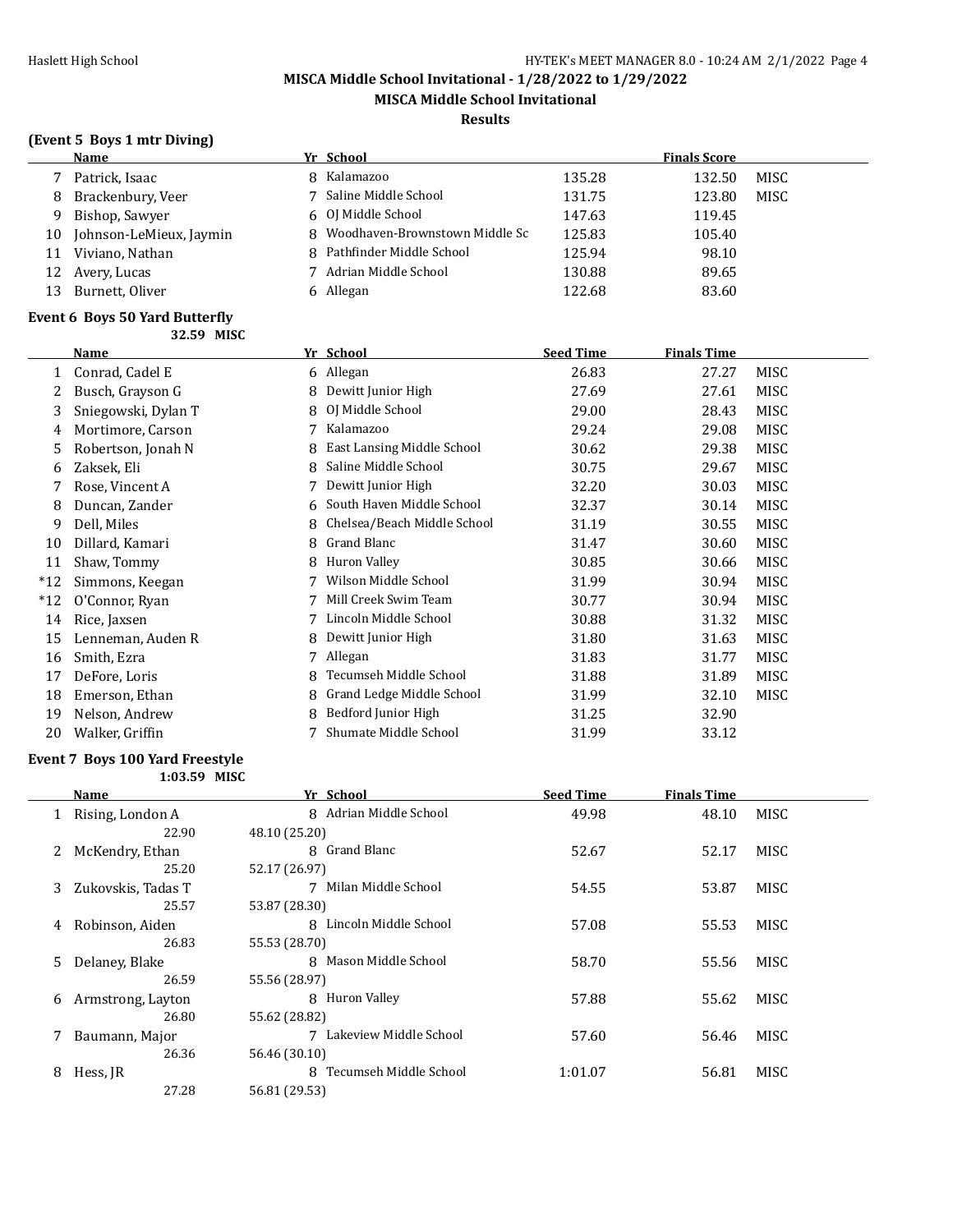**MISCA Middle School Invitational**

#### **Results**

# **(Event 7 Boys 100 Yard Freestyle)**

|    | <b>Name</b>                 | Yr School                                           | <b>Seed Time</b> | <b>Finals Time</b> |             |
|----|-----------------------------|-----------------------------------------------------|------------------|--------------------|-------------|
| 9  | Cook, Sam                   | 8 Harper Creek Middle School                        | 58.60            | 57.24              | MISC        |
|    | 27.02                       | 57.24 (30.22)                                       |                  |                    |             |
| 10 | Smith, Jude                 | 8 Mill Creek Swim Team                              | 1:00.40          | 58.14              | MISC        |
|    | 27.83                       | 58.14 (30.31)                                       |                  |                    |             |
| 11 | Cummings, Lucas             | 8 Davison Middle School                             | 1:00.57          | 59.27              | <b>MISC</b> |
|    | 28.56                       | 59.27 (30.71)                                       |                  |                    |             |
| 12 | Sanmiguel, Alejandro        | 8 Shumate Middle School                             | 59.71            | 59.45              | <b>MISC</b> |
|    | 28.65                       | 59.45 (30.80)                                       |                  |                    |             |
| 13 | Hay, Jayce                  | 7 Monroe Middle School                              | 1:00.85          | 1:00.51            | MISC        |
|    | 29.07                       | 1:00.51 (31.44)                                     |                  |                    |             |
| 14 | Tunison, Jared              | 6 Erie Mason Middle School                          | 1:02.85          | 1:00.56            | MISC        |
|    | 28.87                       | 1:00.56 (31.69)                                     |                  |                    |             |
| 15 | Johnson, Nathan             | 8 Riverview Seitz Middle School                     | 1:00.72          | 1:00.59            | MISC        |
|    | 28.56                       | 1:00.59 (32.03)                                     |                  |                    |             |
| 16 | May, Braylen                | 7 Saline Middle School                              | 1:00.33          | 1:00.60            | MISC        |
|    | 28.65                       | 1:00.60 (31.95)                                     |                  |                    |             |
| 17 | Mortimore, Carson           | 7 Kalamazoo                                         | 59.46            | 1:01.90            | MISC        |
|    | 30.22                       | 1:01.90 (31.68)                                     |                  |                    |             |
| 18 | Murray, Jack                | 7 Ferndale Middle School                            | 1:02.76          | 1:01.91            | MISC        |
|    | 30.06                       | 1:01.91 (31.85)                                     |                  |                    |             |
| 19 | Betz, Maddox                | 8 Adrian Middle School                              | 1:02.83          | 1:01.96            | MISC        |
|    | 29.15                       | 1:01.96 (32.81)                                     |                  |                    |             |
| 20 | Hess, Ciaran                | 8 Pathfinder Middle School                          | 1:02.81          | 1:02.29            | <b>MISC</b> |
|    | 30.28                       | 1:02.29 (32.01)<br>7 Dundee Middle School           |                  |                    |             |
| 21 | Gerweck, Michael<br>30.39   |                                                     | 1:02.18          | 1:02.36            | MISC        |
|    |                             | 1:02.36 (31.97)<br>8 Woodhaven-Brownstown Middle Sc |                  |                    |             |
| 22 | Vazquez, Alexander<br>30.53 | 1:02.50 (31.97)                                     | 1:02.73          | 1:02.50            | MISC        |
| 23 | Eberts, Taylor              | 8 Coldwater                                         | 1:02.57          | 1:02.67            | <b>MISC</b> |
|    | 29.67                       | 1:02.67 (33.00)                                     |                  |                    |             |
| 24 | Dissette, Carson            | 8 South Haven Middle School                         | 1:02.79          | 1:04.38            |             |
| 25 | Dell, Miles                 | 8 Chelsea/Beach Middle School                       | 1:02.97          | 1:05.66            |             |
|    | 31.18                       | 1:05.66 (34.48)                                     |                  |                    |             |
|    |                             |                                                     |                  |                    |             |

**Event 8 Boys 200 Yard Freestyle Relay**

**1:59.99 MISC**

|    | Team                      | Relay                  |                 | <b>Seed Time</b>        | <b>Finals Time</b>    |  |
|----|---------------------------|------------------------|-----------------|-------------------------|-----------------------|--|
|    | Adrian Middle School      | A                      |                 | 1:48.56                 | 1:39.86<br>MISC       |  |
|    | 1) Opsal, Kade 8          | 2) Betz, Maddox 8      |                 | 3) Judson, Noah E 8     | 4) Rising, London A 8 |  |
|    | 23.05                     | 51.06 (28.01)          | 1:17.17(26.11)  | 1:39.86 (22.69)         |                       |  |
|    | Grand Blanc               | A                      |                 | 1:46.22                 | MISC<br>1:41.88       |  |
|    | 1) McKendry, Ethan 8      | 2) Buzzard, Brandin 8  |                 | 3) Dillard, Kamari 8    | 4) Ward, Evrett 7     |  |
|    | 24.53                     | 50.37 (25.84)          | 1:18.75(28.38)  | 1:41.88 (23.13)         |                       |  |
| 3  | Lincoln Middle School     | A                      |                 | 1:57.78                 | 1:52.48<br>MISC       |  |
|    | 1) Rice, Jaxsen 7         | 2) Hambright, Karter 6 |                 | 3) Lehto, Ryan 6        | 4) Robinson, Aiden 8  |  |
|    | 28.62                     | 58.92 (30.30)          | 1:27.24 (28.32) | 1:52.48 (25.24)         |                       |  |
| 4  | South Haven Middle School | A                      |                 | 1:55.93                 | 1:52.76<br>MISC       |  |
|    | 1) Dissette, Carson 8     | 2) Chalupa, Isaac D 8  |                 | 3) Grieves, Jackson C 8 | 4) Hayes, Quinn 8     |  |
|    | 28.78                     | 55.92 (27.14)          | 1:27.39 (31.47) | 1:52.76 (25.37)         |                       |  |
| 5. | Tecumseh Middle School    | A                      |                 | 1:56.91                 | 1:52.86<br>MISC       |  |
|    | 1) Branham, Caleb 8       | 2) DeFore, Loris 8     |                 | 3) Wilson, Layne 7      | 4) Hess, JR 8         |  |
|    | 27.44                     | 57.27 (29.83)          | 1:26.95 (29.68) | 1:52.86 (25.91)         |                       |  |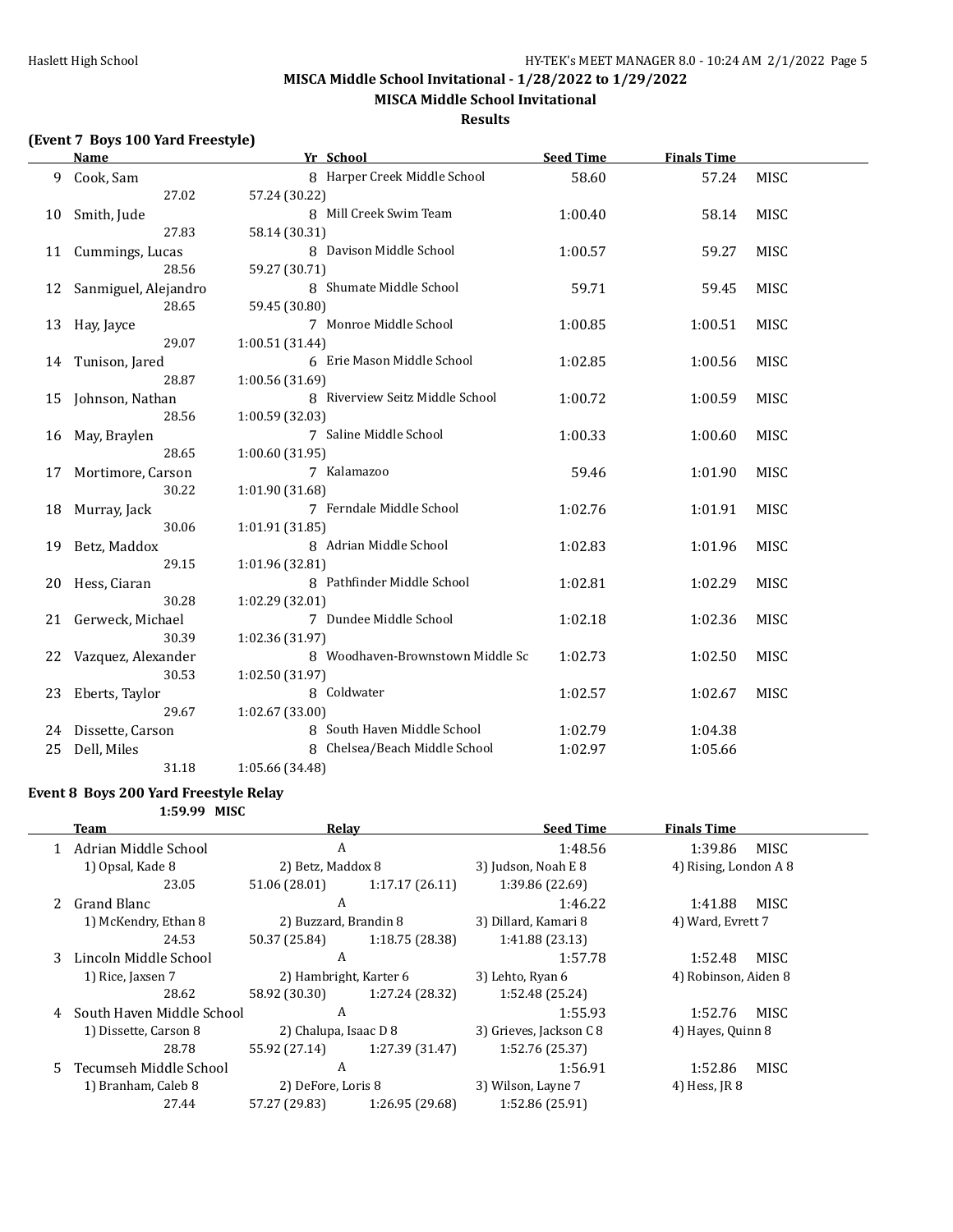**MISCA Middle School Invitational**

#### **Results**

# **(Event 8 Boys 200 Yard Freestyle Relay)**

|   | <b>Team</b>                        | Relay                                              | <b>Seed Time</b>                                              | <b>Finals Time</b>      |
|---|------------------------------------|----------------------------------------------------|---------------------------------------------------------------|-------------------------|
|   | Saline Middle School               | $\overline{A}$                                     | 1:54.66                                                       | 1:53.60<br><b>MISC</b>  |
|   | 1) May, Braylen 7                  | 2) Mallon, Jack 8                                  | 3) Darnell, Donovan 7                                         | 4) Zaksek, Eli 8        |
|   | 27.65                              |                                                    | 55.56 (27.91) 1:25.05 (29.49) 1:53.60 (28.55)                 |                         |
| 7 | South Lyon Middle Schools          | $\overline{A}$                                     | 1:59.39                                                       | 1:53.65 MISC            |
|   |                                    |                                                    | 1) Beck, Jaxson 8 (2) Bledsoe, Josh 8 (3) Katcherian, Andre 7 | 4) Weber, Riley 7       |
|   | 29.25                              |                                                    | 57.48 (28.23) 1:26.71 (29.23) 1:53.65 (26.94)                 |                         |
|   | 8 East Lansing Middle School A     |                                                    | 1:51.19                                                       | 1:55.62 MISC            |
|   | 1) Potter, Lee E 8                 | 2) Huhta, Toby 8                                   | 3) Fleming, Nick A 8                                          | 4) Chen, Leo Z 8        |
|   | 26.72                              | 58.39 (31.67) 1:28.03 (29.64)                      | 1:55.62 (27.59)                                               |                         |
| 9 | Allegan                            | $\mathsf{A}$                                       | 1:55.64                                                       | 1:55.95 MISC            |
|   | 1) DeLaet, John 7                  |                                                    | 2) Burnett, Oliver 6 3) Kelley, Samuel P 6                    | 4) Conrad, Cadel E 6    |
|   | 31.03                              | $1:00.36(29.33)$ $1:30.54(30.18)$ $1:55.95(25.41)$ |                                                               |                         |
|   | 10 Huron Valley                    | A                                                  | 1:59.03                                                       | 1:56.26 MISC            |
|   | 1) Shaw, Tommy 8                   |                                                    | 2) O'Connor, Elijah 7 3) Hallgren, Benji 7                    | 4) Armstrong, Layton 8  |
|   | 27.35                              | $1:00.66(33.31)$ $1:30.55(29.89)$ $1:56.26(25.71)$ |                                                               |                         |
|   | 11 Coldwater                       | $\mathbf{A}$                                       | 1:57.73                                                       | 1:57.05 MISC            |
|   | 1) King, Brennen 8                 |                                                    | 2) Eberts, Taylor 8 3) Marteen, Luke 8                        | 4) Otto, Cooper 8       |
|   | 30.36                              |                                                    | 59.41 (29.05) 1:31.76 (32.35) 1:57.05 (25.29)                 |                         |
|   | 12 Mason Middle School             | $\mathbf{A}$                                       | 1:58.79                                                       | 1:57.35 MISC            |
|   | 1) Voss, Landon 7                  | 2) Bradsher, Ashton 8 3) Delaney, Bryce 6          |                                                               | 4) Delaney, Blake 8     |
|   | 28.84                              | 1:01.33 (32.49) 1:32.81 (31.48) 1:57.35 (24.54)    |                                                               |                         |
|   | 13 Bedford Junior High             | $\mathbf{A}$                                       | 1:57.51                                                       | 1:58.02 MISC            |
|   | 1) Majewski, Aaron 8               |                                                    | 2) Sharkus, Ryan 7 3) Koontz, Eli 7                           | 4) Nelson, Andrew 8     |
|   | 28.65                              |                                                    | 58.51 (29.86) 1:29.84 (31.33) 1:58.02 (28.18)                 |                         |
|   | 14 OJ Middle School                | A                                                  | 1:59.64                                                       | 2:03.88                 |
|   | 1) Vronko, Jaden 7                 | 2) Lundberg, Ian 8 3) Autrey, Walton 8             |                                                               | 4) Kwietniewski, Luke 8 |
|   | 31.81                              | $1:00.73(28.92)$ $1:35.26(34.53)$ $2:03.88(28.62)$ |                                                               |                         |
|   | 15 Riverview Seitz Middle School A |                                                    | 1:58.69                                                       | 2:10.92                 |
|   | 1) Duke, Connor 7                  | 2) Shelton Jr., Christopher 7                      | 3) Johnson, William 7                                         | 4) Todd, Emmett 6       |
|   | 33.36                              | 1:08.86 (35.50) 1:38.79 (29.93)                    | 2:10.92 (32.13)                                               |                         |

#### **Event 9 Boys 100 Yard Backstroke 1:14.99 MISC**

|    | Name             | Yr School                       | <b>Seed Time</b> | <b>Finals Time</b> |             |
|----|------------------|---------------------------------|------------------|--------------------|-------------|
|    | Smith, Liam      | 8 Otsego Middle School          | 58.88            | 54.19              | MISC        |
|    | 26.58            | 54.19 (27.61)                   |                  |                    |             |
|    | Lewis, Trae      | 8 West Bloomfield Middle School | 59.69            | 55.88              | MISC        |
|    | 27.05            | 55.88 (28.83)                   |                  |                    |             |
| 3  | Opsal, Kade      | 8 Adrian Middle School          | 59.60            | 58.19              | MISC        |
|    | 27.84            | 58.19 (30.35)                   |                  |                    |             |
| 4  | Ward, Evrett     | 7 Grand Blanc                   | 1:04.81          | 1:02.39            | <b>MISC</b> |
|    | 30.58            | 1:02.39 (31.81)                 |                  |                    |             |
| 5. | Busch, Grayson G | Dewitt Junior High<br>8         | 1:02.59          | 1:02.63            | MISC        |
|    | 30.56            | 1:02.63(32.07)                  |                  |                    |             |
| 6  | Mayo, Ryan J     | Ypsilanti<br>8                  | 1:10.98          | 1:04.24            | MISC        |
|    | 31.16            | 1:04.24 (33.08)                 |                  |                    |             |
|    | Corbett, Kyle    | 8 Ferndale Middle School        | 1:05.62          | 1:04.70            | MISC        |
|    | 30.85            | 1:04.70 (33.85)                 |                  |                    |             |
| 8  | Branham, Caleb   | 8 Tecumseh Middle School        | 1:09.89          | 1:05.63            | MISC        |
|    | 31.70            | 1:05.63 (33.93)                 |                  |                    |             |
| 9  | Kinney, Reed     | 7 Mill Creek Swim Team          | 1:10.09          | 1:07.81            | <b>MISC</b> |
|    | 32.93            | 1:07.81 (34.88)                 |                  |                    |             |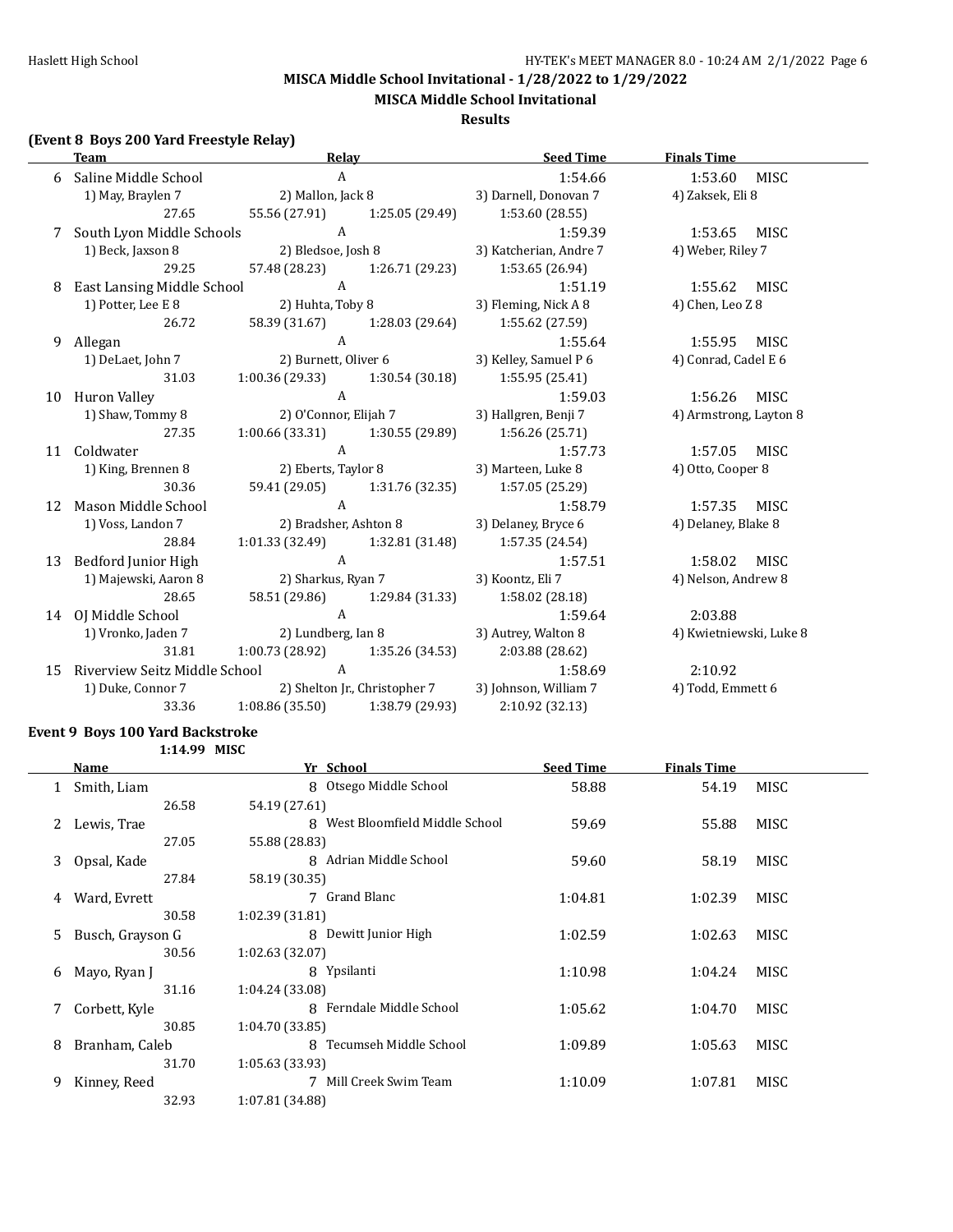**MISCA Middle School Invitational**

#### **Results**

# **(Event 9 Boys 100 Yard Backstroke)**

|    | Name           | Yr School                    | <b>Seed Time</b> | <b>Finals Time</b> |             |
|----|----------------|------------------------------|------------------|--------------------|-------------|
| 10 | Potter, Lee E  | 8 East Lansing Middle School | 1:08.62          | 1:08.60            | MISC        |
|    | 32.49          | 1:08.60(36.11)               |                  |                    |             |
| 11 | Keith, Owen    | 8 Shumate Middle School      | 1:09.02          | 1:08.67            | <b>MISC</b> |
|    | 32.44          | 1:08.67(36.23)               |                  |                    |             |
| 12 | Lee, Dane      | 8 Mill Creek Swim Team       | 1:11.86          | 1:09.39            | <b>MISC</b> |
| 13 | Cook, Sam      | 8 Harper Creek Middle School | 1:12.36          | 1:09.67            | MISC        |
|    | 33.03          | 1:09.67 (36.64)              |                  |                    |             |
| 14 | Judson, Noah E | Adrian Middle School<br>8    | 1:10.75          | 1:10.24            | MISC        |
|    | 33.48          | 1:10.24(36.76)               |                  |                    |             |
| 15 | Mallon, Jack   | 8 Saline Middle School       | 1:13.57          | 1:11.56            | MISC        |
|    | 35.11          | 1:11.56(36.45)               |                  |                    |             |

#### **Event 10 Boys 100 Yard Breaststroke**

**1:24.59 MISC**

|              | <b>Name</b>      | Yr School                       | <b>Seed Time</b> | <b>Finals Time</b> |             |
|--------------|------------------|---------------------------------|------------------|--------------------|-------------|
| $\mathbf{1}$ | Mowery, Brayden  | 8 Bedford Junior High           | 1:13.89          | 1:07.92            | <b>MISC</b> |
|              | 32.01            | 1:07.92 (35.91)                 |                  |                    |             |
| 2            | Todd, Ewan       | 8 Riverview Seitz Middle School | 1:10.48          | 1:09.62            | <b>MISC</b> |
|              | 32.34            | 1:09.62 (37.28)                 |                  |                    |             |
| 3            | Otto, Cooper     | 8 Coldwater                     | 1:16.80          | 1:15.13            | MISC        |
|              | 34.95            | 1:15.13(40.18)                  |                  |                    |             |
| 4            | Weber, Riley     | 7 South Lyon Middle Schools     | 1:16.38          | 1:15.21            | MISC        |
|              | 35.59            | 1:15.21(39.62)                  |                  |                    |             |
| 5.           | Mentzer, Brayden | 8 Lakeview Middle School        | 1:20.65          | 1:19.22            | MISC        |
|              | 38.11            | 1:19.22(41.11)                  |                  |                    |             |
| 6            | Chalupa, Isaac D | 8 South Haven Middle School     | 1:22.85          | 1:19.93            | <b>MISC</b> |
|              | 36.82            | 1:19.93(43.11)                  |                  |                    |             |
| 7            | Koszegi, Logan   | 8 Jackson Parkside              | 1:18.44          | 1:20.49            | MISC        |
|              | 37.94            | 1:20.49(42.55)                  |                  |                    |             |
|              | Smith, Carter    | 7 Milan Middle School           | 1:23.27          | 1:21.72            | <b>MISC</b> |
|              | 39.11            | 1:21.72 (42.61)                 |                  |                    |             |
| 9            | Ball, Aiden A    | 8 East Lansing Middle School    | 1:23.96          | 1:22.61            | <b>MISC</b> |
|              | 38.70            | 1:22.61 (43.91)                 |                  |                    |             |
| 10           | Chen, Leo Z      | 8 East Lansing Middle School    | 1:22.63          | 1:22.78            | <b>MISC</b> |
|              | 38.57            | 1:22.78 (44.21)                 |                  |                    |             |
| 11           | Burch, Ethan     | 8 South Lyon Middle Schools     | 1:24.45          | 1:23.41            | <b>MISC</b> |
|              | 39.85            | 1:23.41 (43.56)                 |                  |                    |             |
| 12           | Majewski, Aaron  | 8 Bedford Junior High           | 1:23.70          | 1:25.14            |             |
|              | 40.81            | 1:25.14 (44.33)                 |                  |                    |             |
| 13           | Wells, Blake     | 8 Kalamazoo                     | 1:24.31          | 1:26.70            |             |
|              | 40.43            | 1:26.70 (46.27)                 |                  |                    |             |

#### **Event 11 Boys 400 Yard Freestyle Relay**

**4:39.99 MISC**

| Team                 | Relay                 |                 | <b>Seed Time</b>     | <b>Finals Time</b>    |
|----------------------|-----------------------|-----------------|----------------------|-----------------------|
| Adrian Middle School | A                     |                 | 4:00.43              | MISC<br>3:42.01       |
| 1) Opsal, Kade 8     | 2) Betz, Maddox 8     |                 | 3) Judson, Noah E 8  | 4) Rising, London A 8 |
| 24.93                | 52.07 (52.07)         | 1:20.88 (28.81) | 1:53.23(1:01.16)     |                       |
| 2:21.48 (28.25)      | 2:52.45 (59.22)       | 3:15.72(23.27)  | 3:42.01 (49.56)      |                       |
| 2 Grand Blanc        | A                     |                 | 4:00.25              | MISC<br>3:43.56       |
| 1) Ward, Evrett 7    | 2) Buzzard, Brandin 8 |                 | 3) Dillard, Kamari 8 | 4) McKendry, Ethan 8  |
| 26.03                | 53.81 (53.81)         | 1:21.25(27.44)  | 1:52.45(58.64)       |                       |
| 2:21.14 (28.69)      | 2:51.99 (59.54)       | 3:16.56 (24.57) | 3:43.56 (51.57)      |                       |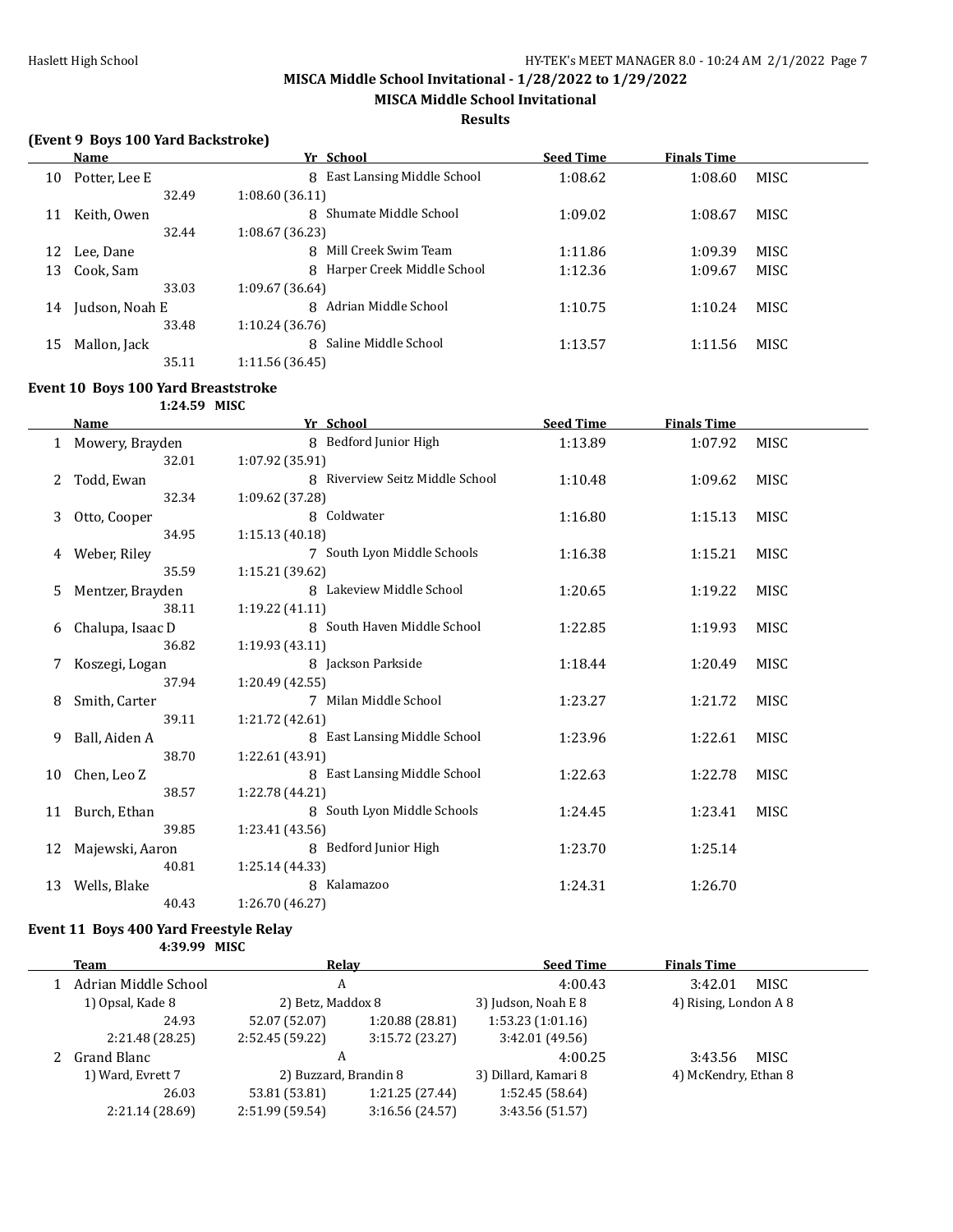**MISCA Middle School Invitational**

**Results**

# **(Event 11 Boys 400 Yard Freestyle Relay)**

|    | $\mu$ , the set of $\mu$ is the function of $\mu$<br><b>Team</b> | <b>Relay</b>           |                 | <b>Seed Time</b>          | <b>Finals Time</b>        |
|----|------------------------------------------------------------------|------------------------|-----------------|---------------------------|---------------------------|
|    | 3 Mill Creek Swim Team                                           | A                      |                 | 4:12.21                   | 4:02.05<br>MISC           |
|    | 1) Smith, Jude 8                                                 | 2) O'Connor, Ryan 7    |                 | 3) Kinney, Reed 7         | 4) Lee, Dane 8            |
|    | 27.74                                                            | 58.56 (58.56)          | 1:28.17 (29.61) | 2:01.63 (1:03.07)         |                           |
|    | 2:31.13 (29.50)                                                  | 3:03.44 (1:01.81)      | 3:31.96 (28.52) | 4:02.05 (58.61)           |                           |
|    | 4 Dewitt Junior High                                             | A                      |                 | 4:18.48                   | 4:05.33<br><b>MISC</b>    |
|    | 1) Lenneman, Auden R 8                                           | 2) Rose, Vincent A 7   |                 | 3) Calewarts, Jacob S 8   | 4) Busch, Grayson G 8     |
|    | 30.33                                                            | 1:02.79 (1:02.79)      | 1:32.45 (29.66) | 2:06.18 (1:03.39)         |                           |
|    | 2:36.22 (30.04)                                                  | 3:09.72 (1:03.54)      | 3:36.24 (26.52) | 4:05.33 (55.61)           |                           |
| 5  | Shumate Middle School                                            | A                      |                 | 4:15.52                   | 4:14.22<br>MISC           |
|    | 1) Keith, Owen 8                                                 | 2) Randazzo, Donovan 8 |                 | 3) Walker, Griffin 7      | 4) Sanmiguel, Alejandro 8 |
|    | 29.21                                                            | 1:01.45(1:01.45)       | 1:32.54 (31.09) | 2:06.67 (1:05.22)         |                           |
|    | 2:37.74 (31.07)                                                  | 3:13.67 (1:07.00)      | 3:42.30 (28.63) | 4:14.22 (1:00.55)         |                           |
|    | 6 East Lansing Middle School                                     | $\boldsymbol{A}$       |                 | 4:23.88                   | 4:14.93<br>MISC           |
|    | 1) Robertson, Jonah N 8                                          | 2) Larson, Logan E 8   |                 | 3) Fitzgerald, Colin M 8  | 4) Preisser, Liam J 8     |
|    | 27.39                                                            | 57.02 (57.02)          | 1:29.36 (32.34) | 2:09.54 (1:12.52)         |                           |
|    | 2:37.47 (27.93)                                                  | 3:10.73(1:01.19)       | 3:40.89 (30.16) | 4:14.93 (1:04.20)         |                           |
| 7  | Coldwater                                                        | $\boldsymbol{A}$       |                 | 4:22.02                   | 4:17.59<br>MISC           |
|    | 1) King, Brennen 8                                               | 2) Sabaitis, Mason 7   |                 | 3) Eberts, Taylor 8       | 4) Otto, Cooper 8         |
|    | 32.68                                                            | 1:08.32 (1:08.32)      | 1:40.81 (32.49) | 2:16.67 (1:08.35)         |                           |
|    | 2:46.38 (29.71)                                                  | 3:19.17 (1:02.50)      | 3:46.60 (27.43) | 4:17.59 (58.42)           |                           |
| 8  | OJ Middle School                                                 | $\boldsymbol{A}$       |                 | 4:30.90                   | 4:17.73<br>MISC           |
|    | 1) Kwietniewski, Luke 8                                          | 2) Lundberg, Ian 8     |                 | 3) Vronko, Jaden 7        | 4) Sniegowski, Dylan T 8  |
|    | 30.63                                                            | 1:04.66(1:04.66)       | 1:36.16 (31.50) | 2:10.91 (1:06.25)         |                           |
|    | 2:45.42 (34.51)                                                  | 3:23.10 (1:12.19)      | 3:49.09 (25.99) | 4:17.73 (54.63)           |                           |
| 9  | Allegan                                                          | A                      |                 | 4:21.82                   | 4:17.79<br>MISC           |
|    | 1) Burnett, Oliver 6                                             | 2) Kelley, Samuel P 6  |                 | 3) Smith, Ezra 7          | 4) Conrad, Cadel E 6      |
|    | 31.81                                                            | 1:06.32 (1:06.32)      | 1:37.97 (31.65) | 2:21.84 (1:15.52)         |                           |
|    | 2:46.03 (24.19)                                                  | 3:19.88 (58.04)        | 3:46.60 (26.72) | 4:17.79 (57.91)           |                           |
| 10 | South Haven Middle School                                        | $\boldsymbol{A}$       |                 | 4:32.05                   | 4:18.16<br>MISC           |
|    | 1) Duncan, Zander 6                                              | 2) Rose, Sam P 8       |                 | 3) Grieves, Jackson C 8   | 4) Hayes, Quinn 8         |
|    | 30.05                                                            | 1:03.96 (1:03.96)      | 1:33.68 (29.72) | 2:08.39 (1:04.43)         |                           |
|    | 2:41.03 (32.64)                                                  | 3:17.29 (1:08.90)      | 3:46.25 (28.96) | 4:18.16 (1:00.87)         |                           |
|    | 11 Pathfinder Middle School                                      | $\boldsymbol{A}$       |                 | 4:31.21                   | 4:21.86<br>MISC           |
|    | 1) Spinelli, Zack 7                                              | 2) Randle, Evan 8      |                 | 3) Gregory, Jamison 7     | 4) Hess, Ciaran 8         |
|    | 30.36                                                            | 1:03.68 (1:03.68)      | 1:34.89 (31.21) | 2:09.72 (1:06.04)         |                           |
|    | 2:41.71 (31.99)                                                  | 3:18.57 (1:08.85)      | 3:49.03 (30.46) | 4:21.86 (1:03.29)         |                           |
|    | 12 Holt JR High                                                  | A                      |                 | 4:29.83                   | 4:23.85<br><b>MISC</b>    |
|    | 1) Cook, Jacob 8                                                 | 2) Piper, Rem 6        |                 | 3) Contrearas, Santiago 8 | 4) Dextrom, Kade 8        |
|    | 30.75                                                            | 1:06.53(1:06.53)       | 1:37.72 (31.19) | 2:12.53 (1:06.00)         |                           |
|    | 2:45.06 (32.53)                                                  | 3:21.31 (1:08.78)      | 3:50.61 (29.30) | 4:23.85 (1:02.54)         |                           |
| 13 | Mason Middle School                                              | A                      |                 | 4:31.27                   | MISC<br>4:24.77           |
|    | 1) Voss, Landon 7                                                | 2) Bradsher, Ashton 8  |                 | 3) Delaney, Bryce 6       | 4) Delaney, Blake 8       |
|    | 30.83                                                            | 1:05.13(1:05.13)       | 1:39.02 (33.89) | 2:17.68 (1:12.55)         |                           |
|    | 2:52.26 (34.58)                                                  | 3:29.40 (1:11.72)      | 3:55.98 (26.58) | 4:24.77 (55.37)           |                           |
|    | 14 Kalamazoo                                                     | $\boldsymbol{A}$       |                 | 4:38.36                   | 4:25.45<br><b>MISC</b>    |
|    | 1) Dunfee, Oscar 7                                               | 2) Milliken, Jacob 6   |                 | 3) Mortimore, Carson 7    | 4) Wells, Blake 8         |
|    | 30.20                                                            | 1:02.45 (1:02.45)      | 1:37.34 (34.89) |                           |                           |
|    | 2:46.72()                                                        | 3:18.00()              | 3:50.77 (32.77) | 4:25.45 (1:07.45)         |                           |
| 15 | Allen Park Middle School                                         | $\boldsymbol{A}$       |                 | 4:29.72                   | MISC<br>4:31.39           |
|    | 1) Heivilin, Aiden 8                                             | 2) Beri, Ben 6         |                 | 3) Tomblin, Gregory 8     | 4) Beri, Dorrean 8        |
|    | 32.90                                                            | 1:08.15(1:08.15)       | 1:40.63 (32.48) | 2:17.68 (1:09.53)         |                           |
|    | 2:52.07 (34.39)                                                  | 3:35.63 (1:17.95)      | 3:59.21 (23.58) | 4:31.39 (55.76)           |                           |
|    |                                                                  |                        |                 |                           |                           |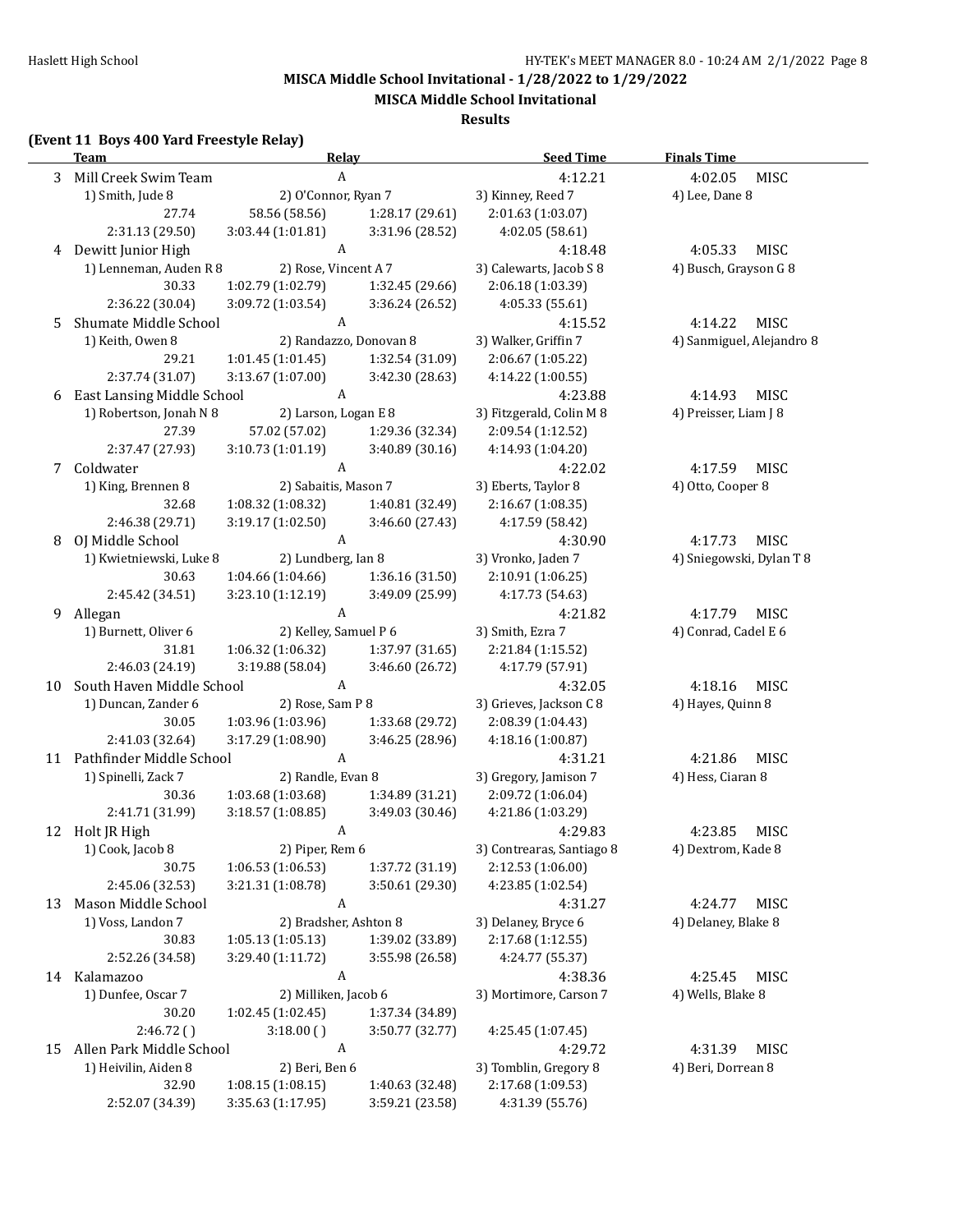**MISCA Middle School Invitational**

#### **Results**

# **(Event 11 Boys 400 Yard Freestyle Relay)**

|    | Team                          | Relav               |                 | <b>Seed Time</b>      | <b>Finals Time</b>   |
|----|-------------------------------|---------------------|-----------------|-----------------------|----------------------|
| 16 | Riverview Seitz Middle School | A                   |                 | 4:23.08               | MISC<br>4:37.95      |
|    | 1) Johnson, Nathan 8          | 2) Duke, Connor 7   |                 | 3) Todd, Emmett 6     | 4) Todd, Ewan 8      |
|    | 29.48                         | 1:01.06(1:01.06)    | 1:38.73(37.67)  | 2:20.07 (1:19.01)     |                      |
|    | 2:54.31 (34.24)               | 3:42.81(1:22.74)    | 4:04.81(22.00)  | 4:37.95 (55.14)       |                      |
|    | Saline Middle School          | A                   |                 | 4:19.99               | DQ                   |
|    | 1) Zaksek, Eli 8              | 2) Mallon, Jack 8   |                 | 3) Darnell, Donovan 7 | 4) May, Braylen 7    |
|    | 30.30                         | $1:04.82$ (1:04.82) | 1:34.88(30.06)  | 2:07.11(1:02.29)      |                      |
|    | 2:38.30 (31.19)               | 3:14.08(1:06.97)    | 3:42.99 (28.91) | DQ (1:00.41)          |                      |
|    | Bedford Junior High           | A                   |                 | 4:26.47               | DQ.                  |
|    | 1) Sharkus, Ryan 7            | 2) Nelson, Andrew 8 |                 | 3) Majewski, Aaron 8  | 4) Mowery, Brayden 8 |
|    | 32.39                         | 1:08.76(1:08.76)    | 1:39.65 (30.89) | 2:14.99 (1:06.23)     |                      |
|    | 2:46.36 (31.37)               | 3:22.43 (1:07.44)   | 3:50.96 (28.53) | DQ (59.37)            |                      |
|    | Tecumseh Middle School        | A                   |                 | 4:17.24               | DQ.                  |
|    | 1) DePew, Brayden 8           | 2) Radant, Bryce 8  |                 | 3) Wilson, Layne 7    | 4) Gray, Lucas 8     |
|    | 30.39                         | 1:05.51(1:05.51)    | 1:37.53 (32.02) | 2:14.76 (1:09.25)     |                      |
|    | 2:45.18 (30.42)               | 3:20.04(1:05.28)    | 3:51.41 (31.37) | DQ (1:08.18)          |                      |
|    |                               |                     |                 |                       |                      |

#### **Event 12 Girls 200 Yard Medley Relay 2:19.59 MISC**

| 2.IY. |  |  |  |
|-------|--|--|--|
|       |  |  |  |

|   | <b>Team</b>                   | Relay                                                                | <b>Seed Time</b>                           | <b>Finals Time</b>       |  |
|---|-------------------------------|----------------------------------------------------------------------|--------------------------------------------|--------------------------|--|
|   | 1 Kalamazoo                   | $\mathsf{A}$                                                         | 2:04.48                                    | 1:57.82 MISC             |  |
|   |                               | 1) Mahar, Lilly 8 2) Milliken, Abby 8                                | 3) Land, Isis 8                            | 4) Rimes, Delanie 8      |  |
|   | 30.39                         | $1:02.51(32.12)$ $1:31.57(29.06)$ $1:57.82(26.25)$                   |                                            |                          |  |
|   | 2 Grand Blanc                 | A<br>2) McLeman, Riley 8                                             | 2:04.40                                    | 1:59.97 MISC             |  |
|   | 1) Heemsoth, Quinn 8          |                                                                      | 3) Folks, Camryn 8                         | 4) McDaniel, Alivia 7    |  |
|   | 31.06                         | $1:04.11(33.05)$ $1:32.03(27.92)$ $1:59.97(27.94)$                   |                                            |                          |  |
|   | 3 Milan Middle School         | $\overline{A}$                                                       | 2:10.13                                    | 2:03.79 MISC             |  |
|   | 1) Mitchell, Sara B 8         |                                                                      |                                            | 4) Heikka, Ginny C 8     |  |
|   | 31.98                         | $1:03.62$ $(31.64)$ $1:35.12$ $(31.50)$                              | 2:03.79 (28.67)                            |                          |  |
|   | 4 South Lyon Middle Schools A |                                                                      | 2:09.53                                    | 2:05.62 MISC             |  |
|   |                               | 1) Bray, Pepper 8 2) Priest, Noelle 8                                | 3) Klotz, Emma 8                           | 4) Perlman, Samantha 8   |  |
|   |                               | 33.21 1:10.40 (37.19) 1:37.97 (27.57) 2:05.62 (27.65)                |                                            |                          |  |
| 5 | Berkley Middle School         | $\overline{A}$                                                       | 2:12.45                                    | 2:07.52 MISC             |  |
|   | 1) Roddis, Isabella 7         | 2) Mracna, Mia 7                                                     | 3) Conti, Hannah 7                         | 4) Scully, Sloan 8       |  |
|   | 34.97                         | $1:09.76(34.79)$ $1:40.31(30.55)$ $2:07.52(27.21)$                   |                                            |                          |  |
|   | 6 Mill Creek Swim Team        | $\overline{A}$                                                       | 2:14.94                                    | 2:11.39 MISC             |  |
|   |                               | 1 Aill Creek Swim Team<br>1) Genske, Alison 8 (2) Murillo, Rebekah 8 | 3) Lee, Diem 8                             | 4) Allen-Grub, Addison 8 |  |
|   | 36.75                         | $1:12.54(35.79)$ $2:11.39(58.85)$                                    |                                            |                          |  |
|   | 7 Wilson Middle School        | A <sub>1</sub>                                                       | 2:14.06                                    | 2:12.56 MISC             |  |
|   | 1) Blonski, Lydia 8           | 2) Zehel, Rosemary 7                                                 | 3) Moline, Daisy 8                         | 4) Negrete, Paola 8      |  |
|   | 35.40                         | $1:46.32(1:10.92)$ $2:12.56(26.24)$                                  |                                            |                          |  |
| 8 | Adrian Middle School          | A                                                                    | 2:06.19                                    | 2:13.55 MISC             |  |
|   |                               | 1) Betz, Madison 7 2) Hess, Kirsten E 8                              | 3) Fox, Alexis B 7                         | 4) Marks, Allison 7      |  |
|   | 35.34                         | $1:13.28(37.94)$ $1:45.47(32.19)$ $2:13.55(28.08)$                   |                                            |                          |  |
| 9 | Shumate Middle School         | $\overline{A}$                                                       | 2:13.78                                    | 2:13.66 MISC             |  |
|   | 1) Lewandowski, Kiley 8       | 2) Gervasi, Natalia 8                                                | 3) Taylor, Ashlyn 8                        | 4) Sikora, Jordan 7      |  |
|   | 34.50                         | $1:13.60(39.10)$ $1:45.29(31.69)$ $2:13.66(28.37)$                   |                                            |                          |  |
|   | 10 Okemos Middle School       | $\overline{A}$                                                       | 2:14.54                                    | 2:16.25 MISC             |  |
|   | 1) Zhang, Alicia L 8          | 2) Perdikakis, Miki 7 3) Sype, Lizzie M 8                            |                                            | 4) Tsai, Julianna L 7    |  |
|   | 32.96                         | $1:11.76(38.80)$ $1:46.21(34.45)$                                    | 2:16.25(30.04)                             |                          |  |
|   | 11 Dewitt Junior High         | $\overline{A}$                                                       | 2:16.30                                    | 2:19.34 MISC             |  |
|   | 1) Sanares, Pia A 8           |                                                                      | 2) Ferguson, Sydney J 8 3) Simon, Macy E 8 | 4) Heinritz, Nevaeh K 8  |  |
|   | 36.45                         | 1:13.74 (37.29) 1:45.03 (31.29) 2:19.34 (34.31)                      |                                            |                          |  |
|   |                               |                                                                      |                                            |                          |  |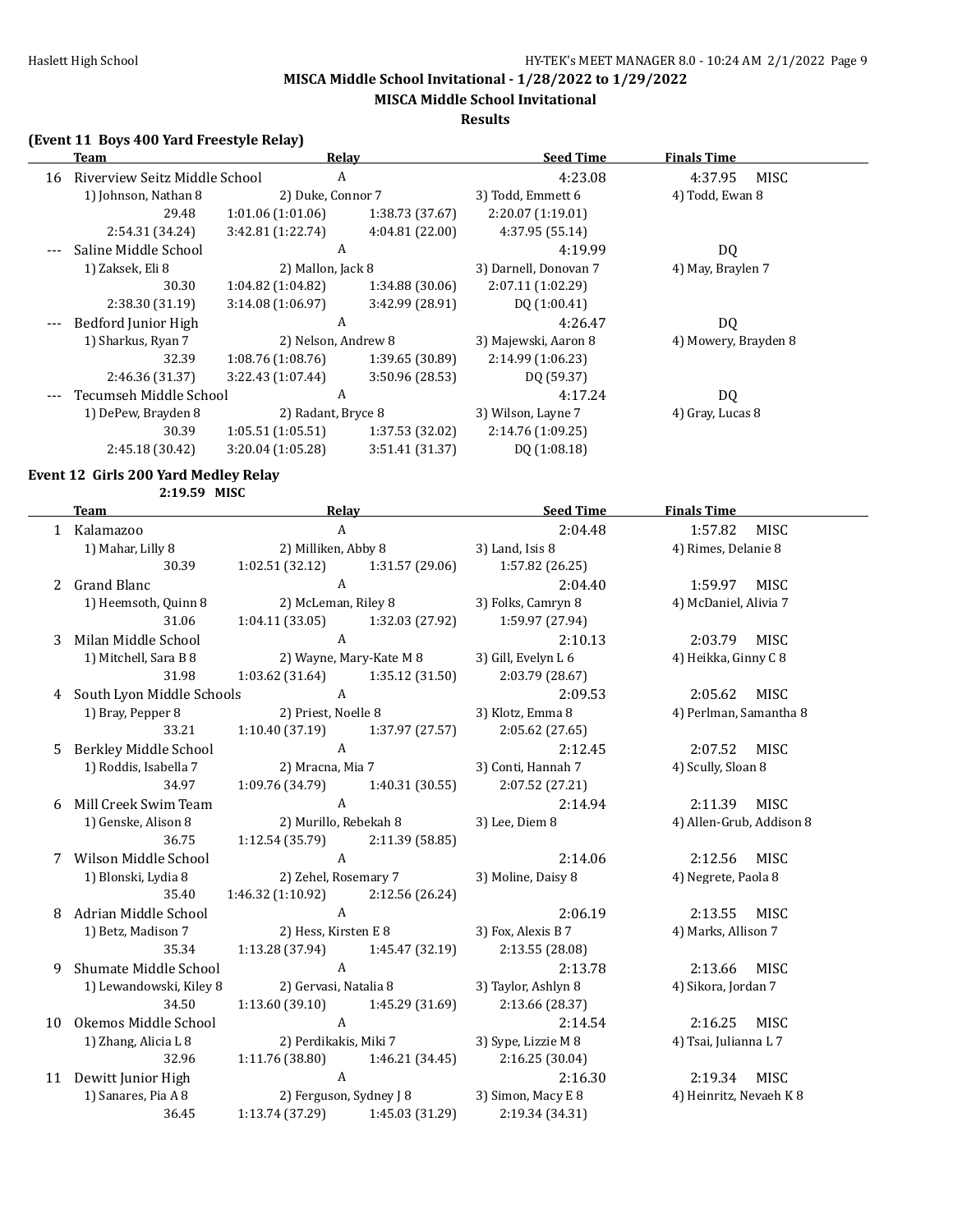**MISCA Middle School Invitational**

#### **Results**

# **(Event 12 Girls 200 Yard Medley Relay)**

|   | <b>Team</b>                              | <b>Relay</b>                      |                                   | <b>Seed Time</b>    | <b>Finals Time</b> |             |
|---|------------------------------------------|-----------------------------------|-----------------------------------|---------------------|--------------------|-------------|
|   | 12 White Pine MS                         | $\mathbf{A}$                      |                                   | 2:18.96             | 2:27.94            |             |
|   | 1) Kieth, Elliott 7                      | 2) Brown, Lexie 8                 |                                   | 3) Simpson, Tessa 8 | 4) Ode, Alesia 8   |             |
|   | 38.62                                    |                                   | $1:20.24(41.62)$ $1:59.17(38.93)$ | 2:27.94 (28.77)     |                    |             |
|   | <b>Event 13 Girls 200 Yard Freestyle</b> |                                   |                                   |                     |                    |             |
|   | 2:22.59 MISC                             |                                   |                                   |                     |                    |             |
|   | Name                                     | <b>The School</b>                 |                                   | <b>Seed Time</b>    | <b>Finals Time</b> |             |
|   | 1 Mahar, Lilly                           | 8 Kalamazoo                       |                                   | 2:06.69             | 2:01.34            | MISC        |
|   | 28.75                                    | 59.45 (30.70)                     | 1:30.84 (31.39)                   | 2:01.34 (30.50)     |                    |             |
|   | 2 Negrete, Paola                         |                                   | 8 Wilson Middle School            | 2:06.16             | 2:04.66            | MISC        |
|   | 28.50                                    | 59.97 (31.47)                     | 1:32.01 (32.04)                   | 2:04.66 (32.65)     |                    |             |
| 3 | Pino, Emma M                             |                                   | 8 Adrian Middle School            | 2:10.57             | 2:04.95            | <b>MISC</b> |
|   | 28.50                                    | 1:00.61(32.11)                    | 1:32.88 (32.27)                   | 2:04.95 (32.07)     |                    |             |
|   | 4 McKenna, Lila M                        |                                   | 8 Milan Middle School             | 2:11.70             | 2:07.40            | <b>MISC</b> |
|   | 29.47                                    | 1:02.10(32.63)                    | 1:35.07 (32.97)                   | 2:07.40 (32.33)     |                    |             |
|   | 5 Conkey, Jessica                        |                                   | 7 West Bloomfield Middle School   | 2:14.20             | 2:08.12            | <b>MISC</b> |
|   | 28.53                                    | 1:00.50(31.97)                    | 1:34.61 (34.11)                   | 2:08.12 (33.51)     |                    |             |
|   | *6 Nelson, Audrey                        |                                   | 8 Greenhills Middle School        | 2:12.89             | 2:11.59            | <b>MISC</b> |
|   | 29.28                                    | 1:02.51(33.23)                    | 1:37.17 (34.66)                   | 2:11.59 (34.42)     |                    |             |
|   | *6 Lewandowski, Kiley                    |                                   | 8 Shumate Middle School           | 2:15.21             | 2:11.59            | <b>MISC</b> |
|   | 30.61                                    | 1:03.41 (32.80)                   | 1:38.20 (34.79)                   | 2:11.59 (33.39)     |                    |             |
|   | 8 Slayton, Callie                        |                                   | 8 Harper Creek Middle School      | 2:17.19             | 2:13.01            | <b>MISC</b> |
|   | 30.44                                    | $1:04.58(34.14)$ $1:39.48(34.90)$ |                                   | 2:13.01 (33.53)     |                    |             |
|   | 9 Moline, Daisy                          |                                   | 8 Wilson Middle School            | 2:17.75             | 2:13.33            | MISC        |
|   | 30.99                                    | 1:03.53(32.54)                    | 1:38.14 (34.61)                   | 2:13.33 (35.19)     |                    |             |
|   | 10 Behnke, Josie                         |                                   | 7 Huron Valley                    | 2:19.56             | 2:13.99            | <b>MISC</b> |
|   | 30.26                                    | 1:04.56 (34.30)                   | 1:39.63 (35.07)                   | 2:13.99 (34.36)     |                    |             |
|   | 11 Zakrzewski, Anja                      |                                   | 8 Grand Ledge Middle School       | 2:18.59             | 2:16.56            | MISC        |
|   | 30.42                                    | 1:04.75(34.33)                    | 1:40.45 (35.70)                   | 2:16.56 (36.11)     |                    |             |
|   | 12 Spurgeon, Ruby                        |                                   | 8 Berkley Middle School           | 2:19.31             | 2:17.85            | <b>MISC</b> |
|   | 31.20                                    | 1:05.02 (33.82)                   | 1:41.57 (36.55)                   | 2:17.85 (36.28)     |                    |             |
|   | 13 Bray, Pepper                          |                                   | 8 South Lyon Middle Schools       | 2:21.10             | 2:18.69            | <b>MISC</b> |
|   | 31.34                                    | 1:06.97(35.63)                    | 1:43.28 (36.31)                   | 2:18.69 (35.41)     |                    |             |
|   | 14 Paddock, Brooke                       |                                   | 7 Chelsea/Beach Middle School     | 2:20.98             | 2:23.31            |             |
|   | 32.09                                    | 1:07.51 (35.42)                   | 1:44.87 (37.36)                   | 2:23.31 (38.44)     |                    |             |

#### **Event 14 Girls 100 Yard IM**

**1:13.99 MISC**

|    | Name               | Yr School                       | <b>Seed Time</b> | <b>Finals Time</b> |             |
|----|--------------------|---------------------------------|------------------|--------------------|-------------|
|    | Cusack, Bryn       | 8 West Bloomfield Middle School | 1:07.81          | 1:03.19            | MISC        |
|    | 29.15              | 1:03.19(34.04)                  |                  |                    |             |
|    | McLeman, Riley     | 8 Grand Blanc                   | 1:07.29          | 1:05.17            | <b>MISC</b> |
|    | 30.34              | 1:05.17(34.83)                  |                  |                    |             |
| 3  | Folks, Camryn      | 8 Grand Blanc                   | 1:06.55          | 1:05.43            | MISC        |
|    | 30.23              | 1:05.43(35.20)                  |                  |                    |             |
| 4  | Land, Isis         | Kalamazoo<br>8                  | 1:07.85          | 1:05.70            | <b>MISC</b> |
|    | 30.54              | 1:05.70(35.16)                  |                  |                    |             |
| 5. | Palmer, Makenzie   | 8 Lincoln Middle School         | 1:09.37          | 1:06.85            | MISC        |
|    | 29.32              | 1:06.85(37.53)                  |                  |                    |             |
| 6  | Bearup, Madison    | 8 OJ Middle School              | 1:07.39          | 1:07.60            | MISC        |
|    | 32.70              | 1:07.60 (34.90)                 |                  |                    |             |
|    | Wayne, Mary-Kate M | Milan Middle School<br>8        | 1:09.52          | 1:07.68            | <b>MISC</b> |
|    | 33.43              | 1:07.68 (34.25)                 |                  |                    |             |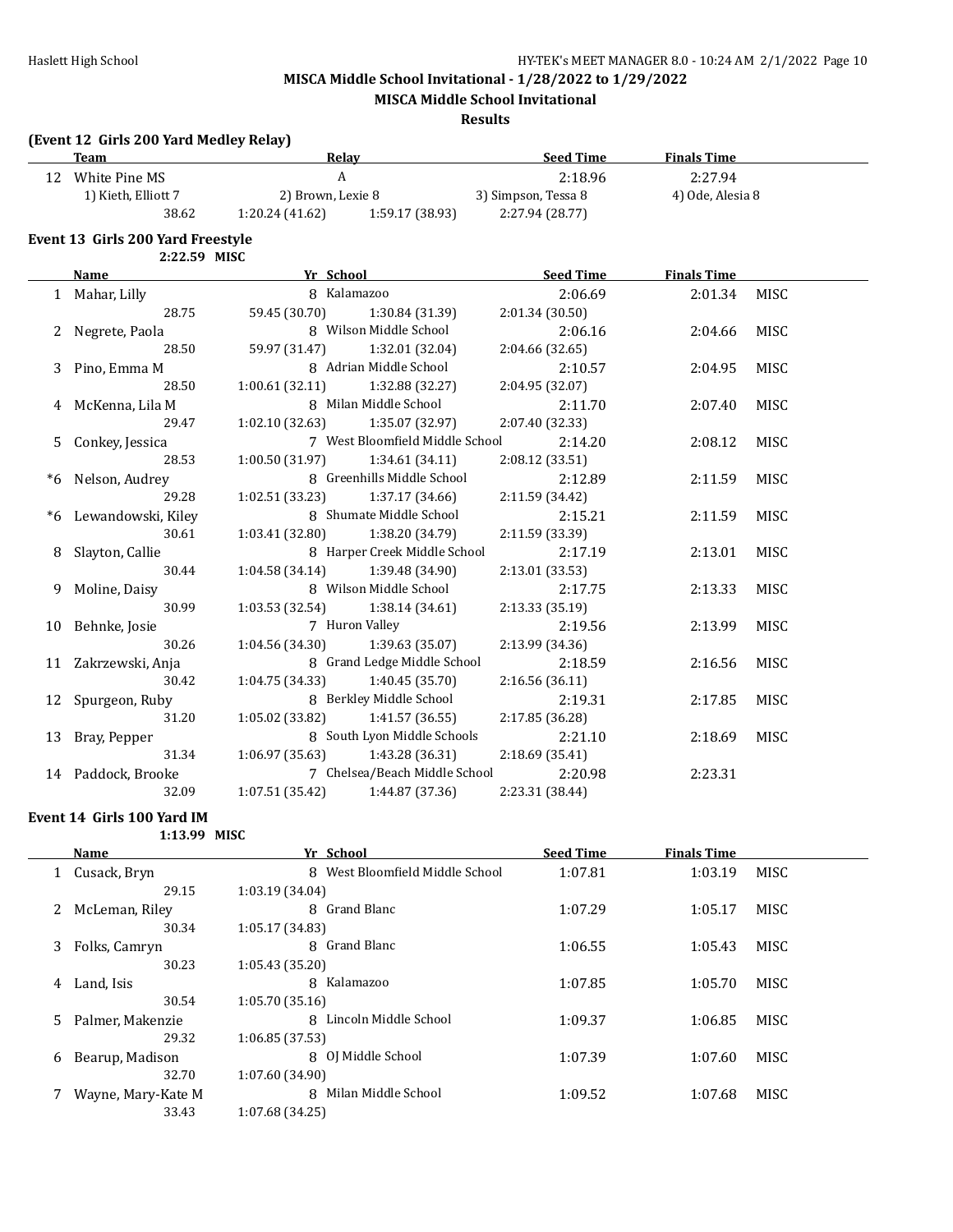**MISCA Middle School Invitational**

#### **Results**

# **(Event 14 Girls 100 Yard IM)**

|    | <b>Name</b>         | Yr School                       | <b>Seed Time</b> | <b>Finals Time</b> |             |
|----|---------------------|---------------------------------|------------------|--------------------|-------------|
|    | Mitchell, Sara B    | 8 Milan Middle School           | 1:09.70          | 1:08.52            | MISC        |
|    | 32.86               | 1:08.52 (35.66)                 |                  |                    |             |
| 9. | Murillo, Rebekah    | 8 Mill Creek Swim Team          | 1:10.92          | 1:08.61            | MISC        |
|    | 31.79               | 1:08.61 (36.82)                 |                  |                    |             |
| 10 | Gillay, Kelsie M    | 8 Milan Middle School           | 1:11.16          | 1:08.71            | MISC        |
|    | 33.40               | 1:08.71 (35.31)                 |                  |                    |             |
| 11 | Taylor, Ashlyn      | 8 Shumate Middle School         | 1:11.26          | 1:09.85            | <b>MISC</b> |
|    | 33.48               | 1:09.85 (36.37)                 |                  |                    |             |
| 12 | Mracna, Mia         | 7 Berkley Middle School         | 1:09.73          | 1:09.90            | MISC        |
|    | 32.37               | 1:09.90 (37.53)                 |                  |                    |             |
| 13 | Land, Sasha         | 6 Kalamazoo                     | 1:11.98          | 1:10.05            | MISC        |
|    | 32.28               | 1:10.05(37.77)                  |                  |                    |             |
|    | 14 Ratliff, Lillian | 8 Dundee Middle School          | 1:12.00          | 1:10.74            | MISC        |
|    | 30.45               | 1:10.74 (40.29)                 |                  |                    |             |
| 15 | Conti, Hannah       | 7 Berkley Middle School         | 1:13.90          | 1:11.12            | MISC        |
|    | 33.80               | 1:11.12 (37.32)                 |                  |                    |             |
|    | 16 Perl, Ella       | 7 Kalamazoo                     | 1:13.66          | 1:11.26            | MISC        |
|    | 33.35               | 1:11.26 (37.91)                 |                  |                    |             |
| 17 | DeLaet, Eliza       | 8 Allegan                       | 1:11.99          | 1:11.27            | MISC        |
|    | 32.17               | 1:11.27 (39.10)                 |                  |                    |             |
| 18 | Scully, Sloan       | 8 Berkley Middle School         | 1:12.61          | 1:14.35            |             |
|    | 35.05               | 1:14.35 (39.30)                 |                  |                    |             |
| 19 | Smith, Piper        | 6 West Bloomfield Middle School | 1:12.15          | 1:15.26            |             |
|    | 35.28               | 1:15.26 (39.98)                 |                  |                    |             |
| 20 | Priest, Noelle      | 8 South Lyon Middle Schools     | 1:13.87          | 1:15.30            |             |
|    | 36.18               | 1:15.30 (39.12)                 |                  |                    |             |
|    | 21 Hoffman, Emma    | 8 Otsego Middle School          | 1:13.62          | 1:15.39            |             |
|    | 33.64               | 1:15.39(41.75)                  |                  |                    |             |
| 22 | Ferguson, Sydney J  | 8 Dewitt Junior High            | 1:13.00          | 1:15.42            |             |
|    | 36.22               | 1:15.42 (39.20)                 |                  |                    |             |

# **Event 15 Girls 50 Yard Freestyle**

**28.99 MISC**

|    | Name               |   | Yr School                 | <b>Seed Time</b> | <b>Finals Time</b> |             |
|----|--------------------|---|---------------------------|------------------|--------------------|-------------|
|    | Salenbien, Ella M  | 8 | Adrian Middle School      | 25.91            | 24.97              | MISC        |
|    | Collins, Maddie    | 8 | Berkley Middle School     | 26.58            | 25.08              | MISC        |
| 3  | Milliken, Abby     | 8 | Kalamazoo                 | 26.41            | 25.88              | MISC        |
| 4  | Robinson, Taylor   |   | Adrian Middle School      | 26.75            | 26.34              | <b>MISC</b> |
| 5  | Worthing, Kylie    | 8 | Davison Middle School     | 27.58            | 26.73              | <b>MISC</b> |
| 6  | Rimes, Delanie     | 8 | Kalamazoo                 | 27.64            | 26.79              | <b>MISC</b> |
|    | Magnus, Raegan     | 8 | Lakeview Middle School    | 27.82            | 27.29              | <b>MISC</b> |
| 8  | Smith, Sophia      |   | Monroe Middle School      | 27.73            | 27.40              | <b>MISC</b> |
| 9  | Stender, Hope      | 8 | Otsego Middle School      | 28.84            | 27.72              | <b>MISC</b> |
| 10 | Scully, Sloan      | 8 | Berkley Middle School     | 28.57            | 28.03              | <b>MISC</b> |
| 11 | Losinski, Sienna   | 8 | Coldwater                 | 28.64            | 28.04              | MISC        |
| 12 | Cormany, Elissa    | 8 | Grand Blanc               | 28.95            | 28.08              | MISC        |
| 13 | Henrys, Hannah     | 8 | Grand Ledge Middle School | 28.71            | 28.15              | MISC        |
| 14 | Landolt, Lilly     | 8 | Bedford Junior High       | 28.39            | 28.16              | <b>MISC</b> |
| 15 | Chevalier, Riley   | 8 | Simpson Middle School     | 28.80            | 28.24              | <b>MISC</b> |
| 16 | Perlman, Samantha  | 8 | South Lyon Middle Schools | 28.11            | 28.32              | <b>MISC</b> |
| 17 | Lewandowski, Kiley | 8 | Shumate Middle School     | 28.63            | 28.33              | MISC        |
| 18 | Simon, Macy E      | 8 | Dewitt Junior High        | 28.22            | 28.52              | <b>MISC</b> |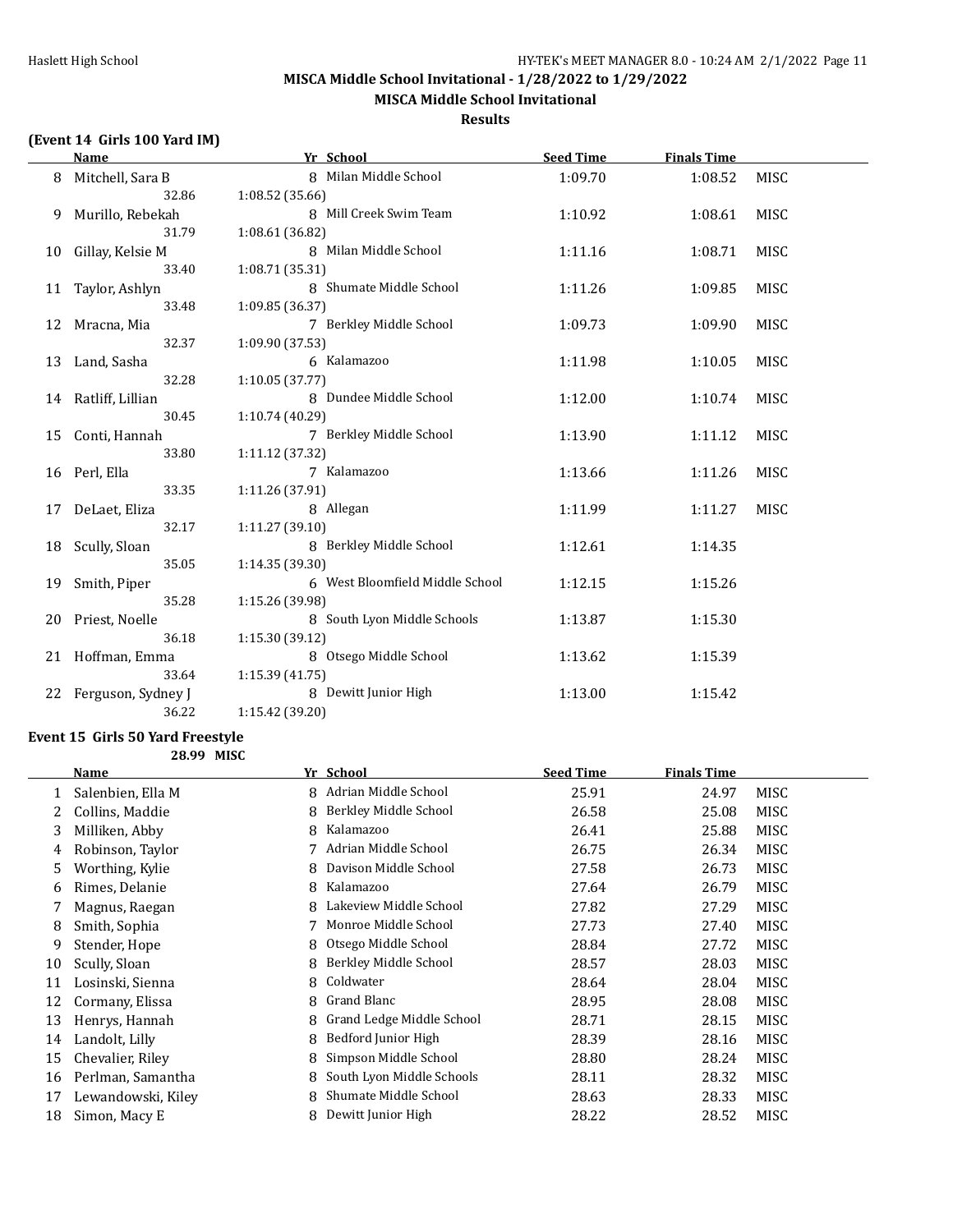**MISCA Middle School Invitational**

#### **Results**

# **(Event 15 Girls 50 Yard Freestyle)**

|    | Name                | Yr School               | <b>Seed Time</b> | <b>Finals Time</b> |      |
|----|---------------------|-------------------------|------------------|--------------------|------|
| 19 | Brown, Lexie        | 8 White Pine MS         | 28.62            | 28.64              | MISC |
| 20 | Heemsoth, Quinn     | 8 Grand Blanc           | 28.51            | 29.15              |      |
| 21 | Ode, Alesia         | 8 White Pine MS         | 28.79            | 29.24              |      |
| 22 | Mehl. Ava           | 8 White Pine MS         | 28.86            | 29.36              |      |
| 23 | Gervasi, Natalia    | 8 Shumate Middle School | 28.91            | 29.96              |      |
| 24 | Gale, Aubrey        | 7 OJ Middle School      | 28.22            | 30.49              |      |
|    | --- Hess, Kirsten E | 8 Adrian Middle School  | 28.69            | DQ                 |      |
|    | False start         |                         |                  |                    |      |

#### **Event 16 Girls 1 mtr Diving 120.00 MISC**

|    | Name              |   | Yr School                     |        | <b>Finals Score</b> |             |
|----|-------------------|---|-------------------------------|--------|---------------------|-------------|
|    | Beer, Lola        |   | 8 Huron Valley                | 189.85 | 197.70              | MISC        |
| 2  | Vinevard, Macy    | 8 | Bedford Junior High           | 162.57 | 159.00              | MISC        |
| 3  | Singleton, Anna   | 8 | Pathfinder Middle School      | 173.33 | 154.85              | <b>MISC</b> |
| 4  | McAllister, Anna  |   | 7 Chelsea/Beach Middle School | 186.83 | 153.40              | MISC        |
| 5  | Rachut, Riley     |   | 8 Grand Blanc                 | 152.98 | 153.20              | MISC        |
| 6  | Littlejohn, Sarah | 8 | Haslett Middle School         | 147.63 | 144.35              | MISC        |
|    | Foote, Kennedy    |   | 8 Huron Valley                | 139.83 | 139.95              | MISC        |
| 8  | Bowman, Kiya      | 8 | Kalamazoo                     | 167.38 | 137.15              | MISC        |
| 9  | Murdoch, Lillian  | 8 | Allen Park Middle School      | 148.25 | 122.85              | MISC        |
| 10 | Dawson, Alana     | 7 | Holt JR High                  | 144.88 | 118.10              |             |
| 11 | Williams, Tatiana | 8 | Pathfinder Middle School      | 145.45 | 117.15              |             |
| 12 | Brown, Kaylin     | 7 | Milan Middle School           | 156.45 | 111.15              |             |
| 13 | Betz, Madison     |   | Adrian Middle School          | 171.85 | 109.80              |             |
| 14 | Derdowski, Laila  |   | Okemos Middle School          | 138.35 | 104.05              |             |
| 15 | Vore, Haylee      |   | Adrian Middle School          | 155.60 | 102.60              |             |

#### **Event 17 Girls 50 Yard Butterfly**

**32.39 MISC**

|    | <b>Name</b>      |   | Yr School                     | <b>Seed Time</b> | <b>Finals Time</b> |             |
|----|------------------|---|-------------------------------|------------------|--------------------|-------------|
| 1  | Klotz, Emma      | 8 | South Lyon Middle Schools     | 28.13            | 27.26              | MISC        |
|    | Collins, Maddie  | 8 | Berkley Middle School         | 29.67            | 27.57              | MISC        |
| 3  | Folks, Camryn    | 8 | Grand Blanc                   | 29.15            | 28.51              | MISC        |
| 4  | Lee, Diem        | 8 | Mill Creek Swim Team          | 30.29            | 28.89              | MISC        |
| 5  | Pino, Emma M     | 8 | Adrian Middle School          | 29.79            | 29.21              | MISC        |
| 6  | Conkey, Jessica  |   | West Bloomfield Middle School | 31.17            | 29.47              | MISC        |
| 7  | Ratliff, Lillian | 8 | Dundee Middle School          | 30.21            | 30.12              | MISC        |
| 8  | DeLaet, Eliza    | 8 | Allegan                       | 30.64            | 30.13              | MISC        |
| 9  | Grieves, Sofia   |   | South Haven Middle School     | 32.34            | 30.19              | MISC        |
| 10 | Conti, Hannah    |   | Berkley Middle School         | 32.36            | 30.54              | MISC        |
| 11 | Uckele, Marissa  |   | South Haven Middle School     | 31.30            | 30.74              | MISC        |
| 12 | Magnus, Raegan   | 8 | Lakeview Middle School        | 30.38            | 30.98              | MISC        |
| 13 | Land, Sasha      | 6 | Kalamazoo                     | 32.10            | 31.07              | <b>MISC</b> |
| 14 | Simon, Macy E    | 8 | Dewitt Junior High            | 31.48            | 31.35              | MISC        |
| 15 | Taylor, Ashlyn   | 8 | Shumate Middle School         | 31.75            | 31.71              | MISC        |
| 16 | Gill, Evelyn L   | 6 | Milan Middle School           | 30.41            | 31.72              | MISC        |
| 17 | Moline, Daisy    | 8 | Wilson Middle School          | 31.95            | 31.86              | MISC        |
| 18 | McNamara, Aileen |   | Simpson Middle School         | 32.38            | 32.19              | MISC        |
| 19 | Fox, Alexis B    |   | Adrian Middle School          | 32.25            | 32.25              | MISC        |
| 20 | Mehl, Ava        | 8 | White Pine MS                 | 31.91            | 34.16              |             |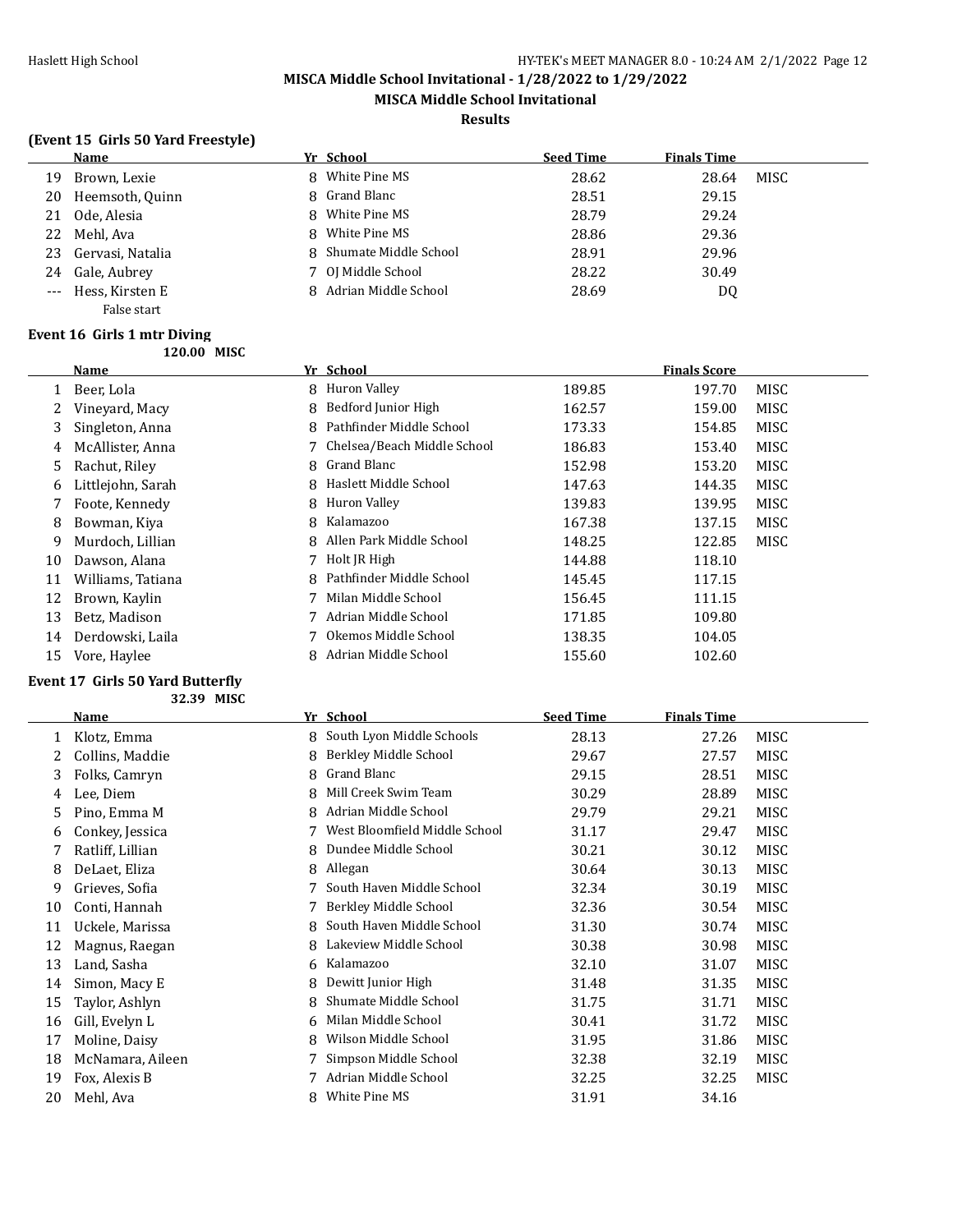**MISCA Middle School Invitational**

#### **Results**

# **(Event 17 Girls 50 Yard Butterfly)**

|    | <b>Name</b>                             |                 | Yr School                       | <b>Seed Time</b> | <b>Finals Time</b> |      |
|----|-----------------------------------------|-----------------|---------------------------------|------------------|--------------------|------|
|    | Simpson, Tessa<br>One hand touch        |                 | 8 White Pine MS                 | 31.08            | DQ                 |      |
|    | Event 18 Girls 100 Yard Freestyle       |                 |                                 |                  |                    |      |
|    | 1:04.99 MISC                            |                 |                                 |                  |                    |      |
|    | Name                                    |                 | Yr School                       | <b>Seed Time</b> | <b>Finals Time</b> |      |
| 1  | Salenbien, Ella M                       |                 | 8 Adrian Middle School          | 57.80            | 55.40              | MISC |
|    | 26.06                                   | 55.40 (29.34)   |                                 |                  |                    |      |
|    | Cusack, Bryn                            |                 | 8 West Bloomfield Middle School | 57.72            | 57.15              | MISC |
|    | 27.49                                   | 57.15 (29.66)   |                                 |                  |                    |      |
|    | Sirbu, Ana                              |                 | 8 Saline Middle School          | 1:00.23          | 57.24              | MISC |
|    | 27.20                                   | 57.24 (30.04)   |                                 |                  |                    |      |
|    | Negrete, Paola                          |                 | 8 Wilson Middle School          | 58.37            | 57.82              | MISC |
|    | 27.97                                   | 57.82 (29.85)   |                                 |                  |                    |      |
| 5. | Lee, Diem                               |                 | 8 Mill Creek Swim Team          | 1:00.57          | 59.16              | MISC |
|    | 28.53                                   | 59.16 (30.63)   |                                 |                  |                    |      |
| 6  | Robinson, Taylor                        |                 | 7 Adrian Middle School          | 1:00.87          | 59.42              | MISC |
|    | Worthing, Kylie                         |                 | 8 Davison Middle School         | 1:04.31          | 1:01.03            | MISC |
|    | 29.81                                   | 1:01.03 (31.22) |                                 |                  |                    |      |
|    | Aupperlee, Katherine M                  |                 | 8 East Lansing Middle School    | 1:04.01          | 1:01.40            | MISC |
|    | 28.95                                   | 1:01.40(32.45)  |                                 |                  |                    |      |
| 9  | Slayton, Callie                         |                 | 8 Harper Creek Middle School    | 1:04.09          | 1:01.54            | MISC |
|    | 29.65                                   | 1:01.54 (31.89) |                                 |                  |                    |      |
| 10 | Sikora, Jordan                          |                 | 7 Shumate Middle School         | 1:04.98          | 1:01.90            | MISC |
|    | 29.61                                   | 1:01.90 (32.29) |                                 |                  |                    |      |
| 11 | McKenna, Lila M                         |                 | 8 Milan Middle School           | 1:03.72          | 1:01.99            | MISC |
|    | 29.44                                   | 1:01.99 (32.55) |                                 |                  |                    |      |
| 12 | Stender, Hope                           |                 | 8 Otsego Middle School          | 1:03.31          | 1:02.16            | MISC |
|    | 29.14                                   | 1:02.16 (33.02) |                                 |                  |                    |      |
| 13 | Fox, Alexis B                           |                 | 7 Adrian Middle School          | 1:03.19          | 1:02.32            | MISC |
|    | 29.41                                   | 1:02.32 (32.91) |                                 |                  |                    |      |
| 14 | Grieves, Sofia                          |                 | 7 South Haven Middle School     | 1:04.41          | 1:02.46            | MISC |
|    | 29.61                                   | 1:02.46 (32.85) |                                 |                  |                    |      |
| 15 | Smith, Sophia                           |                 | 7 Monroe Middle School          | 1:04.21          | 1:03.17            | MISC |
|    | 29.89                                   | 1:03.17 (33.28) |                                 |                  |                    |      |
| 16 | Perlman, Samantha                       |                 | 8 South Lyon Middle Schools     | 1:03.67          | 1:03.60            | MISC |
|    | 29.67                                   | 1:03.60 (33.93) |                                 |                  |                    |      |
|    | 17 Zhang, Alicia L                      |                 | 8 Okemos Middle School          | 1:04.76          | 1:04.37 MISC       |      |
|    | 29.84                                   | 1:04.37 (34.53) |                                 |                  |                    |      |
| 18 | Spurgeon, Ruby                          |                 | 8 Berkley Middle School         | 1:04.50          | 1:05.75            |      |
|    | 30.13                                   | 1:05.75 (35.62) |                                 |                  |                    |      |
| 19 | Henrys, Hannah                          |                 | 8 Grand Ledge Middle School     | 1:04.91          | 1:06.29            |      |
|    | 32.17                                   | 1:06.29 (34.12) |                                 |                  |                    |      |
|    | Marks, Allison                          |                 | 7 Adrian Middle School          | 1:04.51          | <b>DQ</b>          |      |
|    | 29.57                                   | DQ (33.05)      |                                 |                  |                    |      |
|    |                                         |                 |                                 |                  |                    |      |
|    | Event 19 Girls 200 Yard Freestyle Relay |                 |                                 |                  |                    |      |
|    | 2:02.59 MISC                            |                 |                                 |                  |                    |      |
|    | <b>Team</b>                             |                 | <b>Relay</b>                    | <b>Seed Time</b> | <b>Finals Time</b> |      |
|    | 1 Kalamazoo                             |                 | $\boldsymbol{A}$                | 1:49.31          | 1:44.68            | MISC |
|    | 1) Milliken, Abby 8                     |                 | 2) Rimes, Delanie 8             | 3) Land, Isis 8  | 4) Mahar, Lilly 8  |      |

25.71 52.67 (26.96) 1:18.62 (25.95) 1:44.68 (26.06)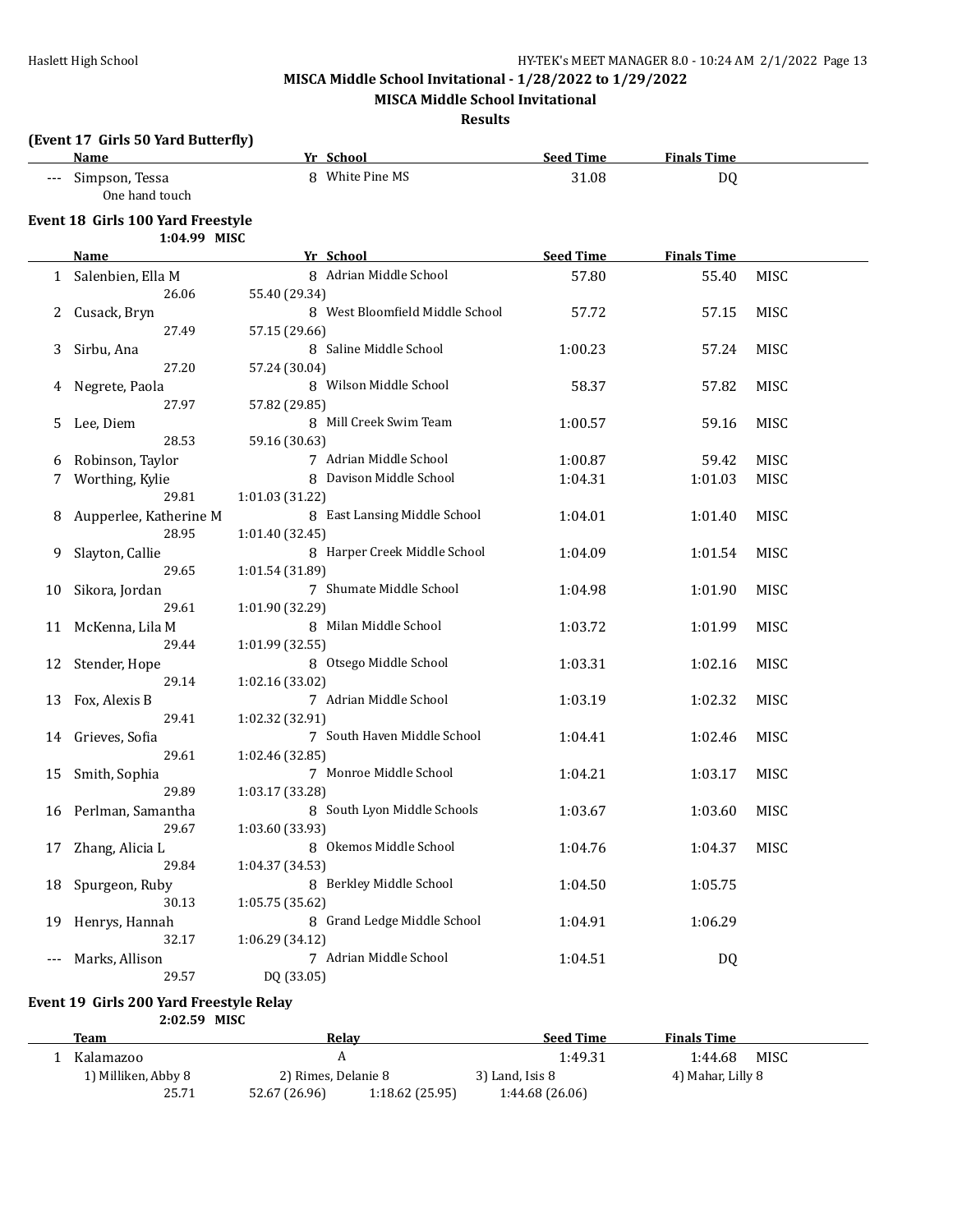**MISCA Middle School Invitational**

#### **Results**

# **(Event 19 Girls 200 Yard Freestyle Relay)**

|   | 2 Adrian Middle School          | A                             |                 | 1:52.82                                 | <b>MISC</b><br>1:44.90                   |  |
|---|---------------------------------|-------------------------------|-----------------|-----------------------------------------|------------------------------------------|--|
|   | 1) Robinson, Taylor 7           | 2) Hess, Kirsten E 8          |                 | 3) Pino, Emma M 8                       | 4) Salenbien, Ella M 8                   |  |
|   | 26.49                           | 53.67 (27.18)                 | 1:20.29 (26.62) | 1:44.90 (24.61)                         |                                          |  |
| 3 | Berkley Middle School           | A                             |                 | 1:58.46                                 | MISC<br>1:51.63                          |  |
|   | 1) Mracna, Mia 7                | 2) Scully, Sloan 8            |                 | 3) Spurgeon, Ruby 8                     | 4) Collins, Maddie 8                     |  |
|   | 29.03                           | 58.11 (29.08)                 | 1:26.08 (27.97) | 1:51.63 (25.55)                         |                                          |  |
|   | 4 West Bloomfield Middle School | A                             |                 | 1:56.59                                 | 1:52.64<br>MISC                          |  |
|   | 1) Swikoski, Alexa 6            | 2) Smith, Piper 6             |                 | 3) Conkey, Jessica 7                    | 4) Cusack, Bryn 8                        |  |
|   | 36.68                           | 1:00.11(23.43)                | 1:26.33 (26.22) | 1:52.64 (26.31)                         |                                          |  |
| 5 | Wilson Middle School            | $\boldsymbol{A}$              |                 | 1:57.19                                 | 1:52.69<br>MISC                          |  |
|   | 1) Zehel, Rosemary 7            | 2) Blonski, Lydia 8           |                 | 3) Moline, Daisy 8                      | 4) Negrete, Paola 8                      |  |
|   | 28.21                           | 57.82 (29.61)                 | 1:26.40 (28.58) | 1:52.69 (26.29)                         |                                          |  |
| 6 | South Lyon Middle Schools       | A                             |                 | 1:54.55                                 | MISC<br>1:53.00                          |  |
|   | 1) Bray, Pepper 8               | 2) Priest, Noelle 8           |                 | 3) Perlman, Samantha 8                  | 4) Klotz, Emma 8                         |  |
|   | 29.36                           | 57.96 (28.60)                 | 1:27.11 (29.15) | 1:53.00 (25.89)                         |                                          |  |
|   | 7 Lakeview Middle School        | A                             |                 | 2:01.19                                 | 1:55.88<br>MISC                          |  |
|   | 1) Magnus, Raegan 8             | 2) Katsarsky, Skylar 6        |                 | 3) Hancock, Carleigh 6                  | 4) Schuemann, Mia 7                      |  |
|   | 27.74                           | 56.64 (28.90)                 | 1:27.53 (30.89) | 1:55.88 (28.35)                         |                                          |  |
| 8 | Milan Middle School             | $\boldsymbol{\mathsf{A}}$     |                 | 1:55.35                                 | 1:56.46 MISC                             |  |
|   | 1) Heikka, Ginny C 8            | 2) Gill, Evelyn L 6           |                 | 3) Pumfrey, Brianna S 8                 | 4) Gillay, Kelsie M 8                    |  |
|   | 28.91                           | 58.01 (29.10)<br>$\mathbf{A}$ | 1:29.08 (31.07) | 1:56.46 (27.38)                         |                                          |  |
| 9 | <b>Grand Blanc</b>              | 2) Schaffer, Georgie 8        |                 | 2:02.34                                 | 1:58.71<br>MISC<br>4) VanValin, Audrey 8 |  |
|   | 1) Cormany, Elissa 8<br>28.50   | 1:07.22(38.72)                | 1:29.69 (22.47) | 3) Schultz, Marley 8<br>1:58.71 (29.02) |                                          |  |
|   | 10 OJ Middle School             | $\,$ A                        |                 | 2:00.57                                 | MISC<br>2:00.14                          |  |
|   | 1) Willis, Brooke 7             | 2) Gale, Aubrey 7             |                 | 3) Carlson, Ava 8                       | 4) Bearup, Madison 8                     |  |
|   | 30.56                           | 1:01.14(30.58)                | 1:32.25(31.11)  | 2:00.14 (27.89)                         |                                          |  |
|   | 11 Allen Park Middle School     | $\mathbf{A}$                  |                 | 2:00.72                                 | 2:00.42<br>MISC                          |  |
|   | 1) Maldonado, Cameron 8         | 2) Stetz, Avery 6             |                 | 3) Brown, Emma 8                        | 4) Theisen, Peyton 8                     |  |
|   | 30.37                           | 1:01.93 (31.56)               | 1:32.12 (30.19) | 2:00.42 (28.30)                         |                                          |  |
|   | 12 Tecumseh Middle School       | A                             |                 | 2:02.45                                 | 2:00.49<br><b>MISC</b>                   |  |
|   | 1) Stolberg, Lila 8             | 2) Fahey, Kellie 8            |                 | 3) Barkway, Aubree 6                    | 4) Hess, Katherine 6                     |  |
|   | 30.63                           | 1:01.16(30.53)                | 1:30.35 (29.19) | 2:00.49 (30.14)                         |                                          |  |
|   | 13 White Pine MS                | $\,$ A                        |                 | 2:01.75                                 | 2:01.03<br><b>MISC</b>                   |  |
|   | 1) Brown, Lexie 8               | 2) Mehl, Ava 8                |                 | 3) Simpson, Tessa 8                     | 4) Ode, Alesia 8                         |  |
|   | 28.91                           | 58.03 (29.12)                 | 1:32.31 (34.28) | 2:01.03 (28.72)                         |                                          |  |
|   | 14 Grand Ledge Middle School    | $\mathbf{A}$                  |                 | 2:01.80                                 | 2:01.78 MISC                             |  |
|   | 1) Zakrzewski, Anja 8           | 2) Sonnenberg, Trisha 8       |                 | 3) Ries, Courtney 7                     | 4) Henrys, Hannah 8                      |  |
|   | 36.91                           | 1:01.78(24.87)                | 1:32.65 (30.87) | 2:01.78 (29.13)                         |                                          |  |
|   | South Haven Middle School       | $\boldsymbol{\mathrm{A}}$     |                 | 2:01.42                                 | DQ                                       |  |
|   | 1) Weaver, Olivia 7             | 2) Grieves, Sofia 7           |                 | 3) Cavadas, Sydney 6                    | 4) Uckele, Marissa 8                     |  |
|   | 30.32                           | 59.46 (29.14)                 | 1:32.33 (32.87) | DQ (23.58)                              |                                          |  |

#### **Event 20 Girls 100 Yard Backstroke 1:15.49 MISC**

| Name             | Yr School                   | <b>Seed Time</b> | <b>Finals Time</b> |             |
|------------------|-----------------------------|------------------|--------------------|-------------|
|                  |                             |                  |                    |             |
| Klotz, Emma      | 8 South Lyon Middle Schools | 1:06.61          | 1:01.43            | <b>MISC</b> |
| 29.78            | 1:01.43(31.65)              |                  |                    |             |
| Palmer, Makenzie | 8 Lincoln Middle School     | 1:10.77          | 1:05.02            | MISC        |
| 31.37            | 1:05.02(33.65)              |                  |                    |             |
| Heemsoth, Quinn  | 8 Grand Blanc               | 1:08.41          | 1:06.94            | MISC.       |
| 32.32            | 1:06.94 (34.62)             |                  |                    |             |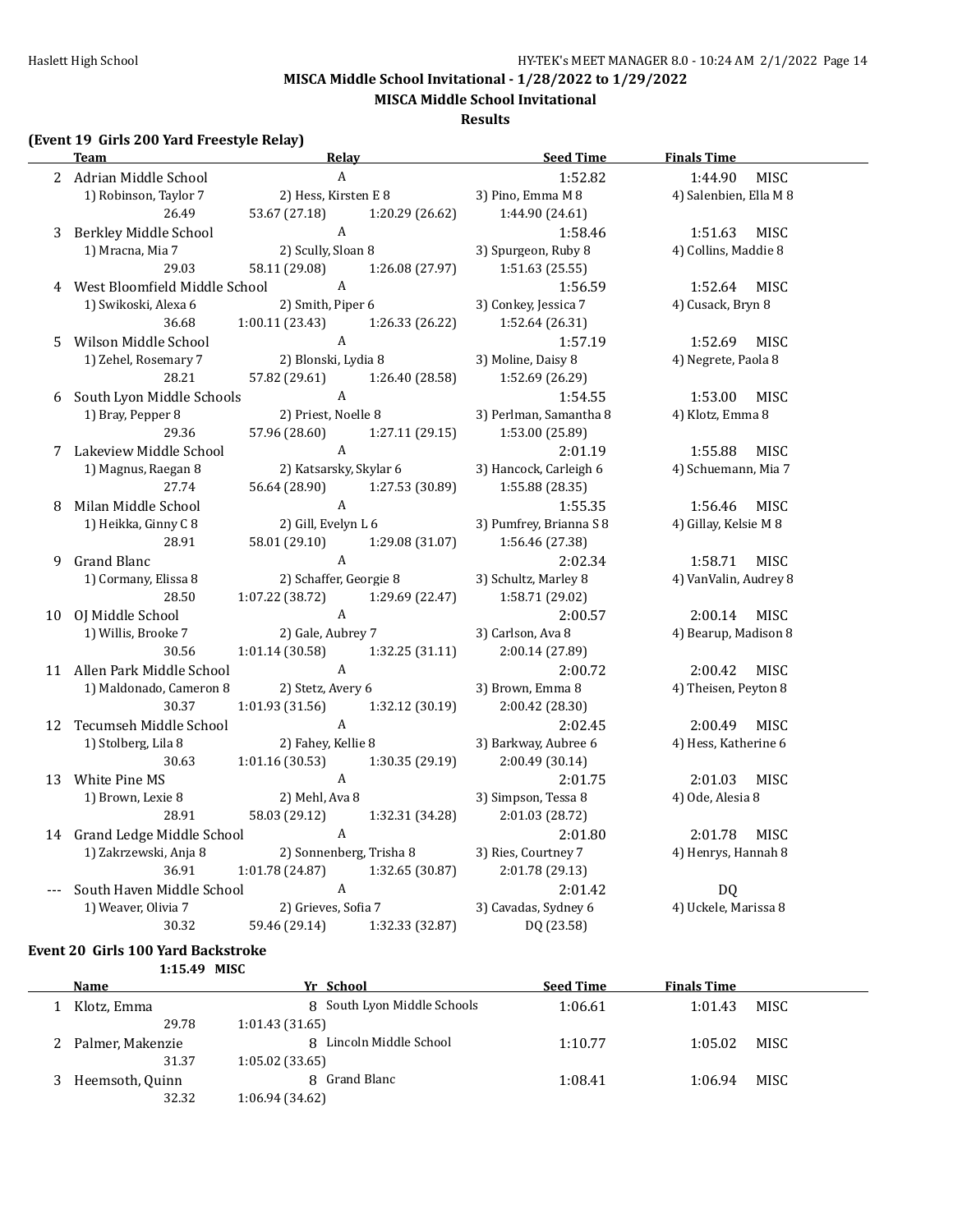**MISCA Middle School Invitational**

#### **Results**

# **(Event 20 Girls 100 Yard Backstroke)**

|    | <b>Name</b>        | Yr School                     | <b>Seed Time</b> | <b>Finals Time</b> |             |
|----|--------------------|-------------------------------|------------------|--------------------|-------------|
|    | 4 Murillo, Rebekah | 8 Mill Creek Swim Team        | 1:09.95          | 1:07.70            | <b>MISC</b> |
|    | 33.53              | 1:07.70 (34.17)               |                  |                    |             |
| *5 | Hall, Avery        | 8 Bedford Junior High         | 1:13.06          | 1:07.96            | MISC        |
|    | 32.60              | 1:07.96 (35.36)               |                  |                    |             |
| *5 | Mitchell, Sara B   | 8 Milan Middle School         | 1:10.41          | 1:07.96            | MISC        |
|    | 32.77              | 1:07.96 (35.19)               |                  |                    |             |
|    | Nelson, Audrey     | 8 Greenhills Middle School    | 1:10.74          | 1:08.56            | MISC        |
|    | 33.59              | 1:08.56 (34.97)               |                  |                    |             |
| 8  | Gill, Evelyn L     | 6 Milan Middle School         | 1:13.14          | 1:09.50            | MISC        |
|    | 34.41              | 1:09.50 (35.09)               |                  |                    |             |
| 9  | Perdikakis, Miki   | 7 Okemos Middle School        | 1:11.02          | 1:10.32            | MISC        |
|    | 34.29              | 1:10.32(36.03)                |                  |                    |             |
| 10 | Uckele, Marissa    | 8 South Haven Middle School   | 1:12.82          | 1:11.31            | MISC        |
|    | 35.10              | 1:11.31 (36.21)               |                  |                    |             |
| 11 | Paddock, Brooke    | 7 Chelsea/Beach Middle School | 1:12.85          | 1:11.52            | <b>MISC</b> |
|    | 34.98              | 1:11.52(36.54)                |                  |                    |             |
| 12 | Behnke, Josie      | 7 Huron Valley                | 1:13.05          | 1:12.33            | <b>MISC</b> |
|    | 34.94              | 1:12.33 (37.39)               |                  |                    |             |
| 13 | Hess, Kirsten E    | 8 Adrian Middle School        | 1:15.22          | 1:12.78            | MISC        |
|    | 34.70              | 1:12.78 (38.08)               |                  |                    |             |
|    | 14 Zhang, Alicia L | 8 Okemos Middle School        | 1:11.33          | 1:13.04            | <b>MISC</b> |
|    | 35.25              | 1:13.04 (37.79)               |                  |                    |             |
| 15 | Hoffman, Emma      | 8 Otsego Middle School        | 1:14.12          | 1:13.75            | MISC        |
|    | 35.43              | 1:13.75 (38.32)               |                  |                    |             |
| 16 | Bray, Pepper       | 8 South Lyon Middle Schools   | 1:15.03          | 1:13.78            | MISC        |
|    | 36.21              | 1:13.78(37.57)                |                  |                    |             |
| 17 | Zakrzewski, Anja   | 8 Grand Ledge Middle School   | 1:14.19          | 1:14.09            | MISC        |
|    | 36.68              | 1:14.09 (37.41)               |                  |                    |             |

#### **Event 21 Girls 100 Yard Breaststroke 1:23.99 MISC**

|    | Name                 | Yr School                       | <b>Seed Time</b> | <b>Finals Time</b> |             |
|----|----------------------|---------------------------------|------------------|--------------------|-------------|
|    | 1 Wayne, Mary-Kate M | 8 Milan Middle School           | 1:14.13          | 1:10.26            | MISC        |
|    | 32.96                | 1:10.26(37.30)                  |                  |                    |             |
| 2  | Sirbu, Ana           | 8 Saline Middle School          | 1:14.70          | 1:13.00            | <b>MISC</b> |
|    | 33.70                | 1:13.00(39.30)                  |                  |                    |             |
| 3. | McLeman, Riley       | 8 Grand Blanc                   | 1:18.97          | 1:13.10            | MISC        |
|    | 34.66                | 1:13.10 (38.44)                 |                  |                    |             |
| 4  | Gillay, Kelsie M     | 8 Milan Middle School           | 1:17.30          | 1:13.46            | MISC        |
|    | 34.81                | 1:13.46(38.65)                  |                  |                    |             |
| 5  | Bearup, Madison      | 8 OJ Middle School              | 1:16.22          | 1:13.57            | MISC        |
|    | 34.56                | 1:13.57 (39.01)                 |                  |                    |             |
| 6  | Mracna, Mia          | 7 Berkley Middle School         | 1:17.51          | 1:17.84            | <b>MISC</b> |
|    | 36.56                | 1:17.84 (41.28)                 |                  |                    |             |
|    | Hoppe, Morgan        | 7 Davison Middle School         | 1:22.66          | 1:19.14            | <b>MISC</b> |
|    | 36.09                | 1:19.14(43.05)                  |                  |                    |             |
| 8  | Ferguson, Sydney J   | 8 Dewitt Junior High            | 1:20.53          | 1:20.40            | <b>MISC</b> |
|    | 37.69                | 1:20.40 (42.71)                 |                  |                    |             |
| 9  | Smith, Piper         | 6 West Bloomfield Middle School | 1:20.11          | 1:21.49            | <b>MISC</b> |
|    | 37.44                | 1:21.49 (44.05)                 |                  |                    |             |
| 10 | Robinson, Cailyn     | 8 South Lyon Middle Schools     | 1:21.65          | 1:21.56            | MISC        |
|    | 38.14                | 1:21.56 (43.42)                 |                  |                    |             |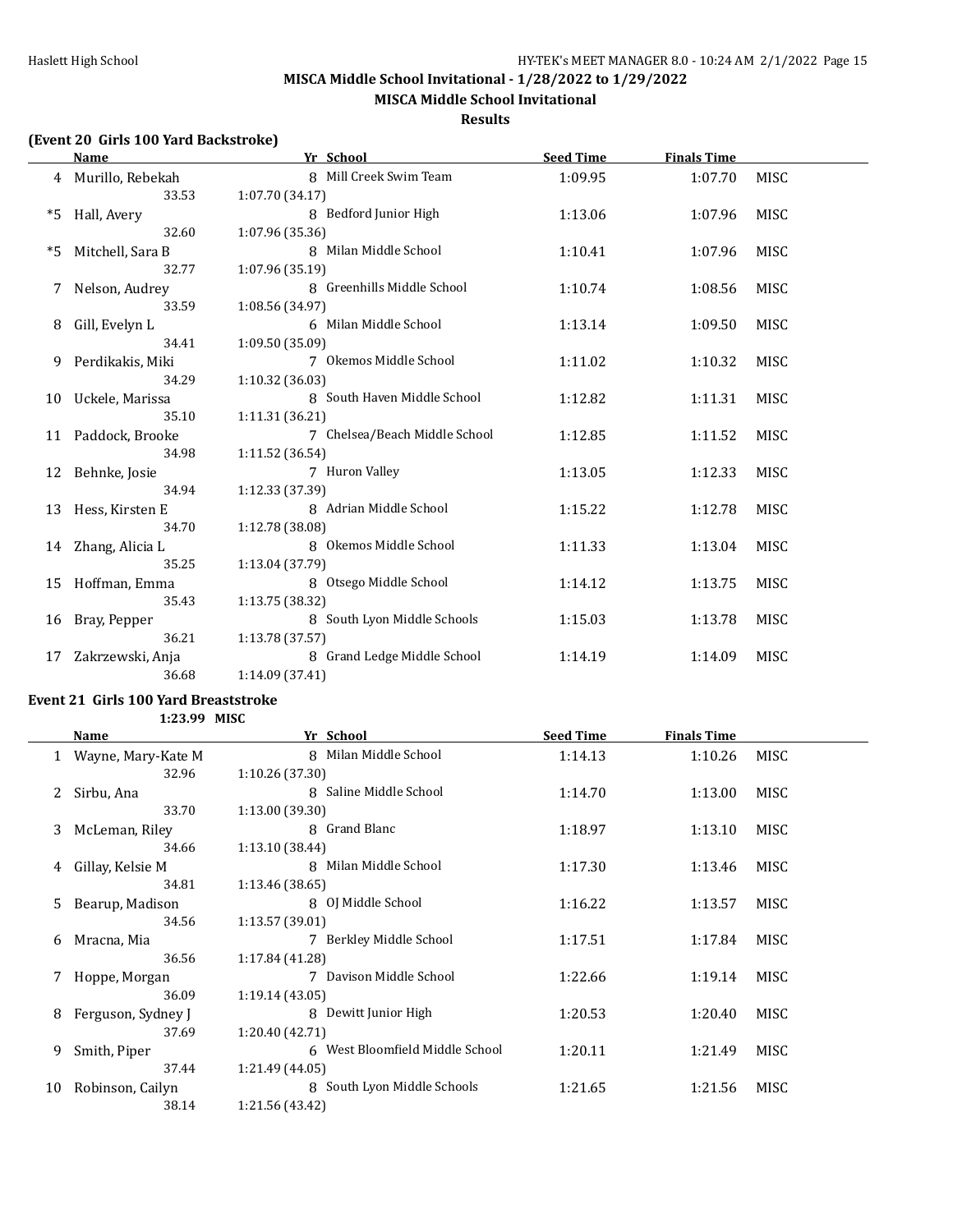**MISCA Middle School Invitational**

**Results**

#### **(Event 21 Girls 100 Yard Breaststroke)**

|   | <u>Name</u>                             | Yr School             |                             | <b>Seed Time</b>      | <b>Finals Time</b>      |
|---|-----------------------------------------|-----------------------|-----------------------------|-----------------------|-------------------------|
|   | 11 Priest, Noelle                       |                       | 8 South Lyon Middle Schools | 1:22.80               | 1:23.49<br>MISC         |
|   | 40.21                                   | 1:23.49 (43.28)       |                             |                       |                         |
|   | Event 22 Girls 400 Yard Freestyle Relay |                       |                             |                       |                         |
|   | 4:39.99 MISC                            |                       |                             |                       |                         |
|   | Team                                    | Relay                 |                             | <b>Seed Time</b>      | <b>Finals Time</b>      |
|   | 1 Kalamazoo                             | $\boldsymbol{A}$      |                             | 3:59.66               | 3:49.10<br>MISC         |
|   | 1) Milliken, Abby 8                     | 2) Rimes, Delanie 8   |                             | 3) Land, Isis 8       | 4) Mahar, Lilly 8       |
|   | 26.92                                   | 56.29 (56.29)         | 1:11.59 (15.30)             | 1:54.33 (58.04)       |                         |
|   | 2:21.63 (27.30)                         | 2:52.43 (58.10)       | 3:19.65 (27.22)             | 3:49.10 (56.67)       |                         |
| 2 | Adrian Middle School                    | $\boldsymbol{A}$      |                             | 4:13.24               | 3:55.75<br>MISC         |
|   | 1) Robinson, Taylor 7                   | 2) Fox, Alexis B 7    |                             | 3) Pino, Emma M 8     | 4) Salenbien, Ella M 8  |
|   |                                         | 59.43 (59.43)         | 1:28.88 (29.45)             | 2:01.82 (1:02.39)     |                         |
|   | 2:29.21 (27.39)                         | 2:59.92 (58.10)       | 3:25.86 (25.94)             | 3:55.75 (55.83)       |                         |
| 3 | Milan Middle School                     | $\boldsymbol{A}$      |                             | 4:17.02               | MISC<br>4:02.21         |
|   | 1) Mitchell, Sara B 8                   | 2) McKenna, Lila M 8  |                             | 3) Gillay, Kelsie M 8 | 4) Wayne, Mary-Kate M 8 |
|   | 28.61                                   | 1:00.04(1:00.04)      | 1:29.08 (29.04)             | 2:01.42 (1:01.38)     |                         |
|   | 2:30.37 (28.95)                         | 3:02.62 (1:01.20)     | 3:30.97 (28.35)             | 4:02.21 (59.59)       |                         |
| 4 | Grand Blanc                             | A                     |                             | 4:13.86               | 4:08.00<br>MISC         |
|   | 1) Folks, Camryn 8                      | 2) McDaniel, Alivia 7 |                             | 3) Heemsoth, Quinn 8  | 4) McLeman, Riley 8     |
|   | 28.58                                   | 59.29 (59.29)         | 1:29.23 (29.94)             | 2:02.94 (1:03.65)     |                         |
|   | 2:33.57 (30.63)                         | 3:21.08 (1:18.14)     | 3:36.77 (15.69)             | 4:08.00 (46.92)       |                         |
| 5 | Berkley Middle School                   | $\boldsymbol{A}$      |                             | 4:24.06               | 4:09.74<br>MISC         |
|   | 1) Collins, Maddie 8                    | 2) Conti, Hannah 7    |                             | 3) Spurgeon, Ruby 8   | 4) Roddis, Isabella 7   |
|   | 29.30                                   | 1:01.89 (1:01.89)     | 1:33.43 (31.54)             | 2:09.10 (1:07.21)     |                         |
|   | 2:38.60 (29.50)                         | 3:13.97 (1:04.87)     | 3:39.05 (25.08)             | 4:09.74 (55.77)       |                         |
| 6 | West Bloomfield Middle School           | A                     |                             | 4:25.73               | 4:10.93<br>MISC         |
|   | 1) Zdyrski, Logan 7                     | 2) Smith, Piper 6     |                             | 3) Conkey, Jessica 7  | 4) Cusack, Bryn 8       |
|   | 32.57                                   | 1:14.21 (1:14.21)     | 1:39.43 (25.22)             | 2:15.22 (1:01.01)     |                         |
|   | 2:42.76 (27.54)                         | 3:15.30(1:00.08)      | 3:40.74 (25.44)             | 4:10.93 (55.63)       |                         |
| 7 | Shumate Middle School                   | $\boldsymbol{A}$      |                             | 4:27.87               | 4:15.49<br>MISC         |
|   | 1) Lewandowski, Kiley 8                 | 2) Gervasi, Natalia 8 |                             | 3) Taylor, Ashlyn 8   | 4) Sikora, Jordan 7     |
|   | 30.10                                   | 1:02.16 (1:02.16)     | 1:34.54 (32.38)             | 2:11.76 (1:09.60)     |                         |
|   | 2:41.41 (29.65)                         | 3:14.15(1:02.39)      | 3:43.59 (29.44)             | 4:15.49 (1:01.34)     |                         |
| 8 | South Haven Middle School               | A                     |                             | 4:38.46               | 4:19.32<br>MISC         |
|   | 1) Weaver, Olivia 7                     | 2) Grieves, Sofia 7   |                             | 3) Cavadas, Sydney 6  | 4) Uckele, Marissa 8    |
|   | 31.50                                   | 1:08.18(1:08.18)      | 1:37.92 (29.74)             | 2:10.63(1:02.45)      |                         |
|   | 2:40.63 (30.00)                         | 3:15.60 (1:04.97)     | 3:46.05 (30.45)             | 4:19.32 (1:03.72)     |                         |
| 9 | Mill Creek Swim Team                    | A                     |                             | 4:28.79               | 4:20.92<br>MISC         |
|   | 1) Wilson, Korinne 8                    |                       | 2) Allen-Grub, Addison 8    | 3) Murillo, Rebekah 8 | 4) Lee, Diem 8          |
|   | 32.25                                   | 1:11.05 (1:11.05)     | 1:42.79 (31.74)             | 2:17.97 (1:06.92)     |                         |
|   | 2:47.50 (29.53)                         | 3:20.16 (1:02.19)     | 3:48.03 (27.87)             | 4:20.92 (1:00.76)     |                         |
|   | 10 Huron Valley                         | A                     |                             | 4:34.97               | 4:24.14<br>MISC         |
|   | 1) Kalinowski, Madeleine 6              | 2) Campbell, Molly 6  |                             | 3) Behnke, Josie 7    | 4) Pletzer, Maya 7      |
|   | 30.64                                   | 1:07.12 (1:07.12)     | 1:35.25 (28.13)             | 2:11.83 (1:04.71)     |                         |
|   | 2:41.96 (30.13)                         | 3:16.31(1:04.48)      | 3:47.76 (31.45)             | 4:24.14 (1:07.83)     |                         |
|   | 11 South Lyon Middle Schools            | A                     |                             | 4:34.34               | MISC<br>4:25.77         |
|   | 1) Maurus, Gigi 8                       | 2) Weber, Madison 7   |                             | 3) Stage, Allie 8     | 4) Lewis, Nina 8        |
|   | 30.41                                   | 1:03.94 (1:03.94)     | 1:35.84 (31.90)             | 2:13.12 (1:09.18)     |                         |
|   | 2:44.12 (31.00)                         | 3:20.36 (1:07.24)     | 3:51.41 (31.05)             | 4:25.77 (1:05.41)     |                         |
|   | 12 Allen Park Middle School             | A                     |                             | 4:38.27               | MISC<br>4:27.13         |
|   | 1) Maldonado, Cameron 8                 | 2) Stetz, Avery 6     |                             | 3) Vollmer, Bridget 8 | 4) Theisen, Peyton 8    |
|   | 32.21                                   | 1:06.56 (1:06.56)     | 1:38.89 (32.33)             | 2:18.72 (1:12.16)     |                         |
|   | 2:47.03 (28.31)                         | 3:22.58 (1:03.86)     | 3:52.68 (30.10)             | 4:27.13 (1:04.55)     |                         |
|   |                                         |                       |                             |                       |                         |